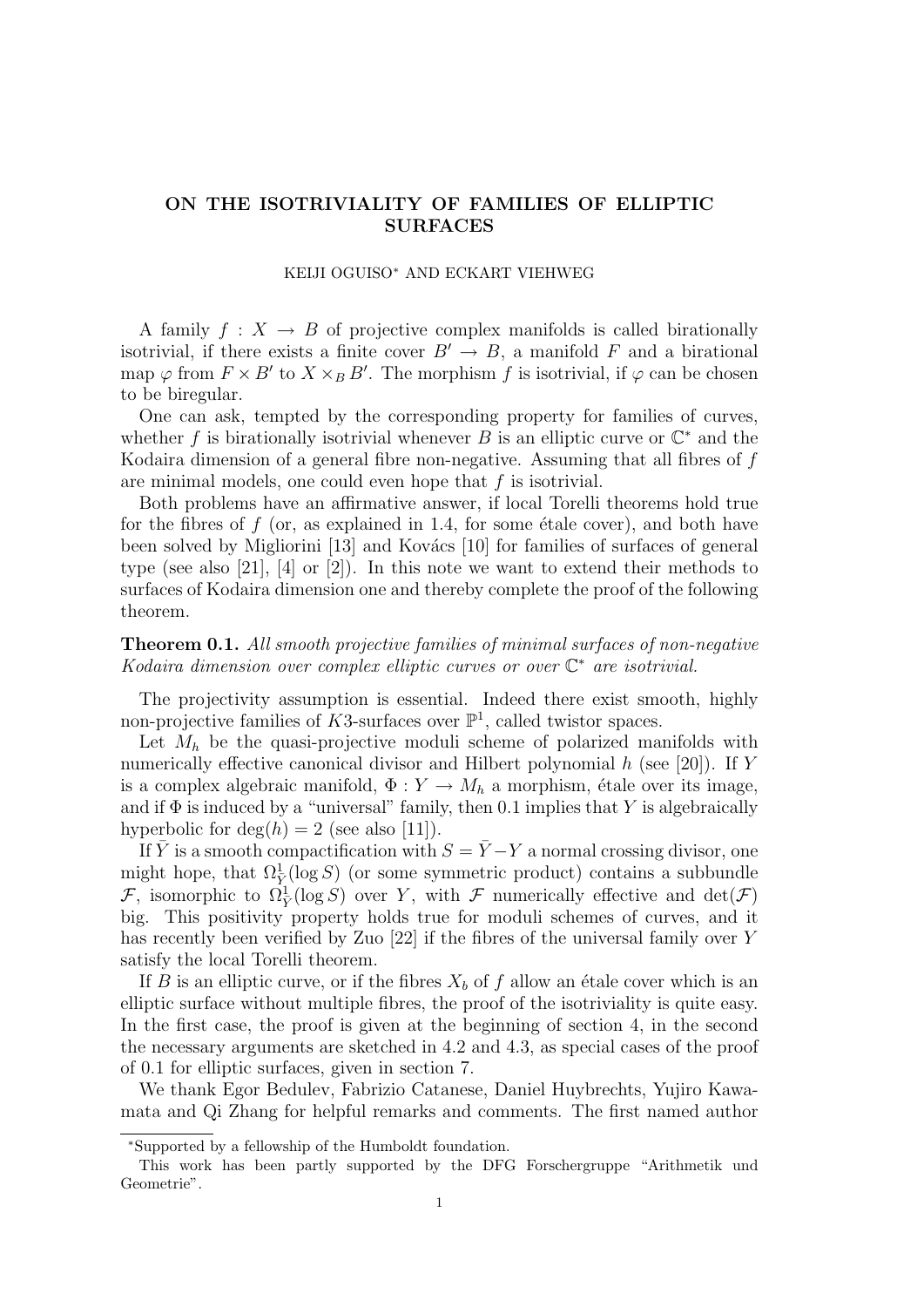would like to thank the members of the "Forschergruppe Arithmetik und Geometry" at the University of Essen, in particular Hélène Esnault, for their hospitality and help.

**Notations 0.2.** In discrepancy to the introduction  $X$  and  $B$  will denote complex projective manifolds of dimension three and one, and  $f: X \to B$  will be a family of surfaces, i.e. a flat projective morphism with two dimensional connected fibres  $X_b = f^{-1}(b)$ . We fix an open dense subscheme  $B_0 \subset B$ , such that

$$
f_0 = f|_{X_0} : X_0 = f^{-1}(B_0) \longrightarrow B_0
$$

is smooth, and we write  $S = B - B_0$  and  $\Delta = f^*(S)$ .

We will call f a family of minimal surfaces, if the non-singular fibres  $X_b$ , for  $b \in B_0$ , are minimal models of non-negative Kodaira dimension, but we will not require f to be a relative minimal model in a neighborhood of  $f^{-1}(S)$ .

The dualizing sheaves of B, X and of f will be denoted by  $\omega_B$ ,  $\omega_X$  and  $\omega_{X/B}$  =  $\omega_X\otimes f^*\omega_B^{-1}$  $B^{-1}$ .

If D is an effective normal crossing divisor on X,  $\Omega_X^i(\log D) = \Omega_X^i(\log D_{\text{red}})$ denotes the sheaf of logarithmic differential forms.

Starting from section three, the general fibre  $F$  of  $f$  is assumed to be a minimal elliptic surface of Kodaira dimension  $\kappa(F) = 1$  and starting with section four, we will assume that B is an elliptic curve and  $S = \emptyset$ , or that  $(B, S) = (\mathbb{P}^1, \{0, \infty\}).$ 

### 1. Families of surfaces and isotriviality

The positivity results for direct images of powers of dualizing sheaves, due to Fujita, Kawamata and the second named author (see [15], 7.2 and the references given there) can be presented in a nice form, if the base is a curve and if the smooth fibres are minimal.

**Definition 1.1.** Let X be a projective manifold and  $U \subset X$  an open dense subset. An invertible sheaf  $\mathcal L$  on X is called

i) semi-ample with respect to U, if for some  $\mu_0$  and all multiples  $\mu$  of  $\mu_0$  the map

$$
\varphi_\mu:H^0(X,{\mathcal L}^\mu)\otimes_\mathbb{C} {\mathcal O}_X\longrightarrow{\mathcal L}^\mu
$$

is surjective over U.

ii) ample with respect to U, if L is semi-ample with respect to U and if  $\varphi_{\mu}$ induces an embedding  $U \to \mathbb{P}(H^0(X, \mathcal{L}^{\mu}))$  for  $\mu$  sufficiently large.

**Lemma 1.2.** Let  $f : X \to B$  be a family of minimal surfaces of non-negative Kodaira dimension, smooth over  $B_0 = B - S$ .

- a) Then  $f_* \omega_{X/B}^{\nu}$  is numerically effective, for all  $\nu \geq 1$ .
- b) If f is semi-stable, then the following conditions are equivalent:
	- i) For some  $\nu_0 > 0$  and for all multiples  $\nu$  of  $\nu_0$   $f_*\omega_{X/B}^{\nu}$  is ample.
	- ii) There exists some  $\eta > 0$  such that  $f_* \omega_{X/B}^{\eta}$  contains an ample subsheaf.
	- iii)  $\omega_{X/B}$  is semi-ample with respect of  $X_0 = X f^{-1}(S)$  and for a general fibre F of f one has  $\kappa(\omega_{X/B}) = \kappa(F) + 1$ .
	- iv) f is not birationally isotrivial.

Corollary 1.3. Let  $\tau : Y \to X$  be generically finite. If  $f \circ \tau : Y \to B$  is birationally isotrivial, then the same holds true for  $f: X \to B$ .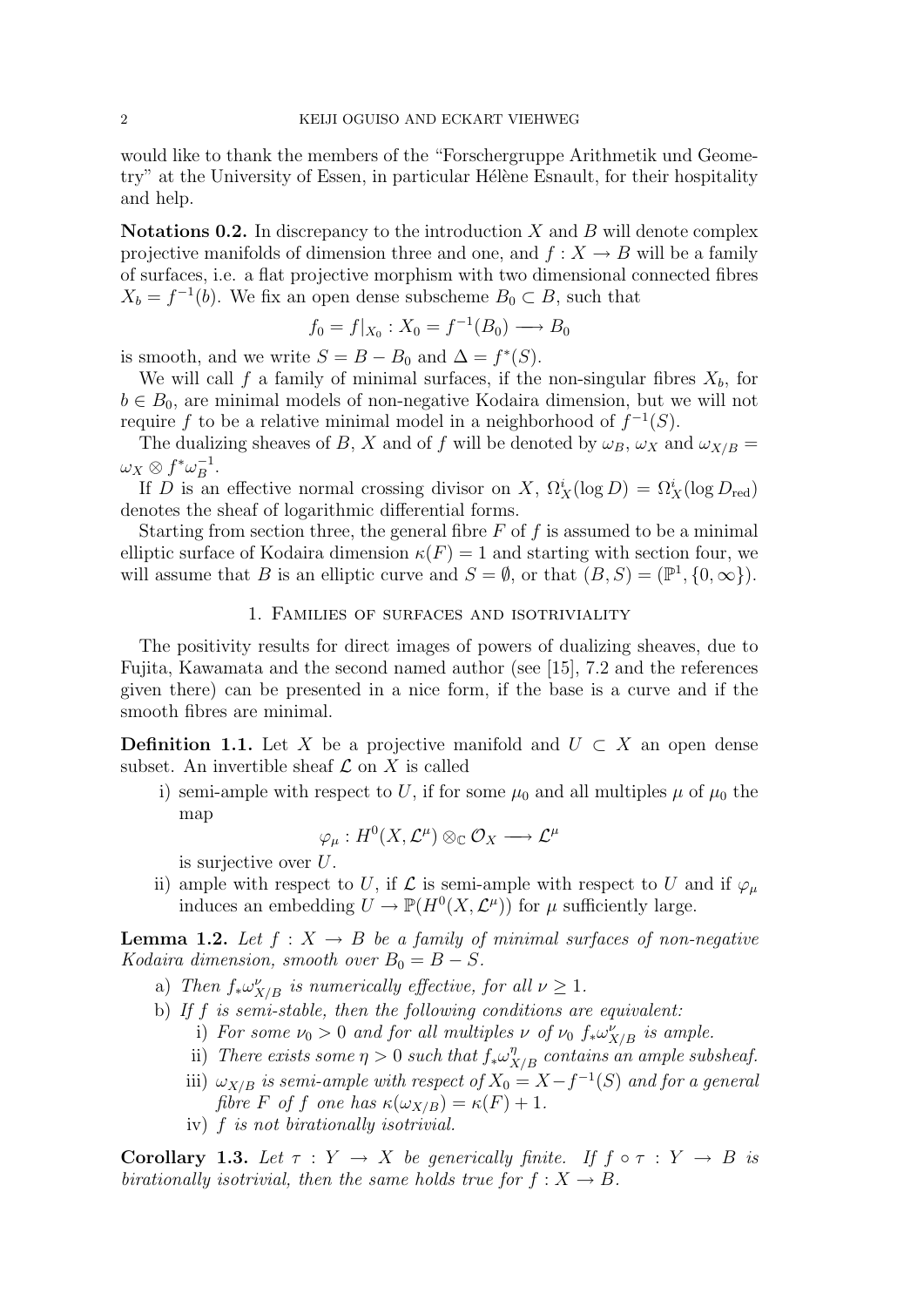*Proof.* We may assume both, f and  $f \circ \tau$  to be semi-stable. The natural inclusion  $\omega_{X/B} \to \tau_* \omega_{Y/B}$  induces an inclusion  $f_* \omega_{X/B}^{\nu} \to (f \circ \tau)_* \omega_{Y/B}^{\nu}$ , for all  $\nu > 0$ . Hence if f is not birationally isotrivial, the condition ii) in 1.2 b) is satisfied.  $\square$ 

For a smooth projective family  $f_0 : X_0 \to B_0$  consider the polarized variation of Hodge-structures  $R^2 f_{0*} \mathbb{C}_{X_0}$ . If  $B_0$  is an elliptic curve or  $\mathbb{C}^*$ , then this variation of Hodge-structures is necessarily trivialized over some étale cover  $B'_0 \to B_0$ . In fact, the induced morphism from the universal cover  $\mathbb C$  of  $B_0$  to the period domain of polarized Hodge-structures is constant (see for example [19], §3). Combined with 1.3 one obtains:

**Corollary 1.4.** If there exists an étale covering  $\tau_0 : Y_0 \to X_0$ , such that the fibres of  $f_0 \circ \tau_0$  satisfy the local Torelli theorem, and if  $B_0$  is an elliptic curve over  $\mathbb{C}^*$ , then f is birationally isotrivial.

Remark 1.5. The assumptions of 1.4 hold true for all families of minimal surfaces of Kodaira dimension zero. The same argument can be used to prove the corresponding statement for families of curves of genus  $g \geq 1$ .

For families of minimal surfaces the birational isotriviality is equivalent to the isotriviality. As well-known, the trivialization even exists over an étale cover of  $B_0$ .

**Lemma 1.6.** A smooth projective family  $f_0 : X_0 \to B_0$  of minimal surfaces (or curves) of non-negative Kodaira dimension is birationally isotrivial, if and only if there exists a finite étale cover  $B'_0 \to B_0$  and a surface (or curve) F with

$$
X_0 \times_{B_0} B'_0 \simeq F \times B'_0.
$$

*Proof.* It is easy to find a finite cover  $B''_0 \to B_0$  and an isomorphism

$$
\varphi: X_0 \times_{B_0} B''_0 \xrightarrow{\sim} F \times B''_0
$$

of polarized manifolds. In fact, there exists a coarse moduli space  $M_h$  of polarized manifolds, and Kollár and Seshadri constructed a finite cover of  $M_h$  which carries a universal family (see [20], p. 298). Of course one may assume  $B''_0 \to B_0$  to be Galois with group  $G$ . In different terms, one has a lifting of the Galois action on  $B_0''$  to  $F \times B_0''$ , giving  $X_0$  as a quotient. Let H be the ramification group of a point  $b \in B''_0$ . Then H acts trivially on the fibre  $F \times \{b\}$ .

On the other hand, the automorphism group of a polarized manifold of nonnegative Kodaira dimension is finite, hence the action of H on  $F \times B_0''$  must locally be the pullback under  $pr_2$  of the action on  $B''_0$ . Necessarily the same holds true globally and

$$
X_0 \times_{B_0} (B''_0/H) = (F \times B''_0)/H = F \times (B''_0/H).
$$

## 2. A vanishing theorem

As in [13], [10], [21], [4] or [2] we will use vanishing theorems for the cohomology of differential forms with logarithmic poles. However, we have to allow poles along some divisor Π, transversal to the elliptic fibration. In order to find such a divisor, we will be forced to modify  $f_0$  and to allow some additional singular points in the fibres.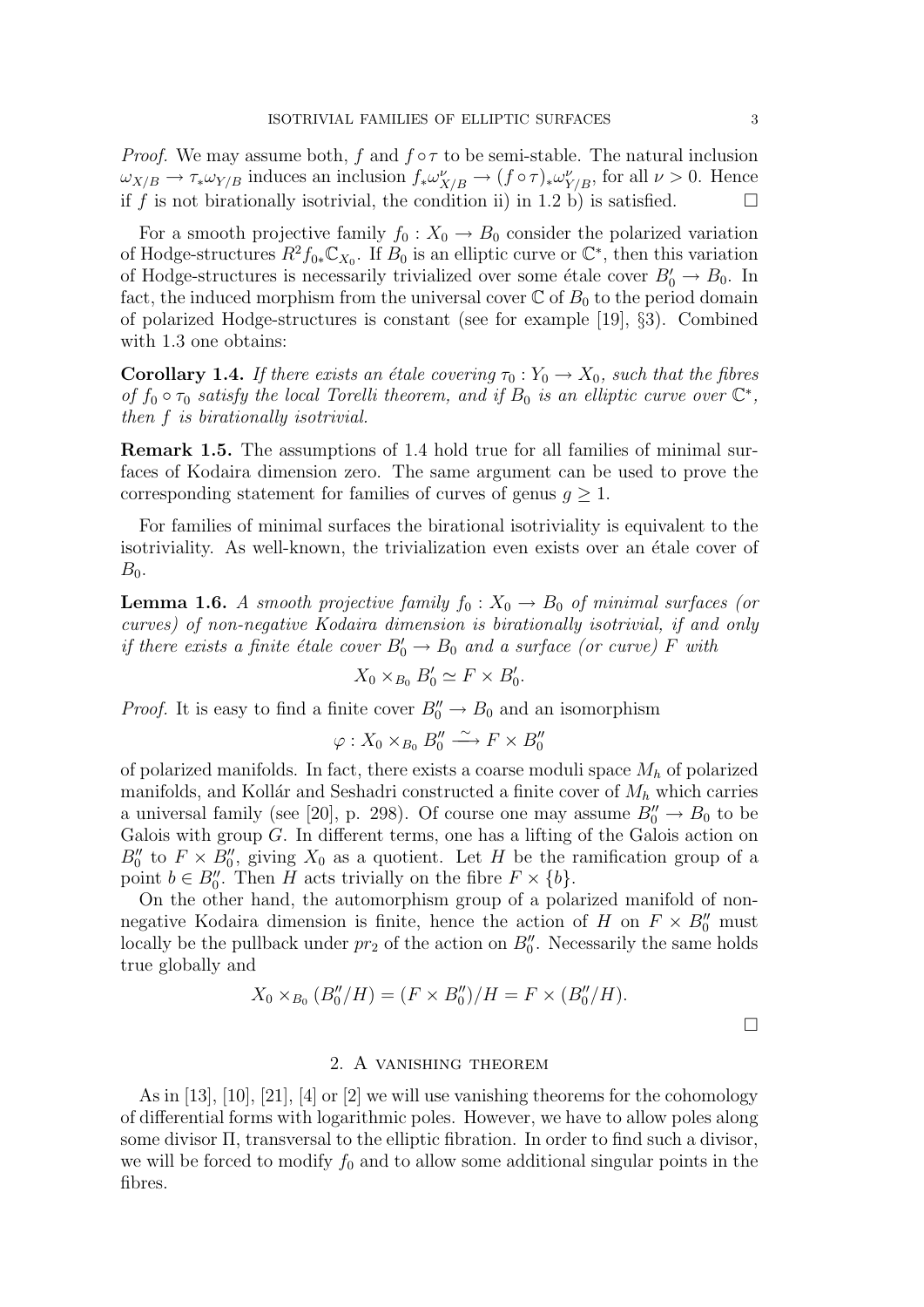**Assumption 2.1.** Let  $X, W$  and  $B$  be normal proper algebraic varieties of dimension three, two and one respectively, and let

$$
X \xrightarrow{g} W
$$
  
 $f \searrow \searrow h$   
 $B$ 

be morphisms with connected fibres. Consider an effective divisor Υ and a prime divisor  $\Pi$  on X, and an invertible sheaf  $\mathcal L$  on W. Let  $B_0 = B - S$  be open and dense in  $B$ ,

$$
X_0 = f^{-1}(B_0), \qquad W_0 = h^{-1}(B_0)
$$

and denote by  $f_0$ ,  $g_0$ ,  $\Pi_0$ ,  $\mathcal{L}_0$  and  $h_0$  the restrictions to  $X_0$  and  $W_0$ , respectively. Assume:

- i)  $\Pi_0$  is a section, i.e.  $g|_{\Pi_0} : \Pi_0 \to W_0$  is an isomorphism.
- ii) X is non-singular and  $\Delta = f^*(S)$  as well as  $\Delta + \Pi$  are normal crossing divisors.
- iii)  $h_0 : W_0 \to B_0$  is smooth.
- iv)  $g_0: X_0 \to W_0$  is a flat family of curves.
- v)  $f_0: X_0 \to B_0$  is smooth outside of a finite subset T of  $X_0$ .
- vi) The sheaf  $\mathcal L$  is ample with respect to  $W_0$ .
- vii)  $h_*\mathcal{L}^{\nu} \cong f_*(g^*\mathcal{L}^{\nu} \otimes \mathcal{O}_X(-\nu \cdot \Upsilon)),$  for all  $\nu > 0$ . In particular  $\Upsilon$  is supported in ∆.
- viii) deg  $\omega_B(S) \geq 0$ .

### Definition 2.2.

- a) For  $\iota: X T \to X$  define  $\Omega^i_{X/B}(\log \Delta)$ <sup>~</sup> =  $\iota_*\Omega^i_{X-T/B}(\log \Delta)$ .
- b)  $\Omega^i_{X/B}(\log \Delta)' = \text{Im}(\Omega^i_X(\log \Delta) \longrightarrow \Omega^i_{X/B}(\log \Delta)^\sim).$
- c) We use the same notation for the sheaves of differential forms with logarithmic poles along Π:

$$
\Omega^i_{X/B}(\log(\Delta + \Pi))^{\sim} = \iota_* \Omega^i_{X-T/B}(\log(\Delta + \Pi)) \quad \text{and}
$$

$$
\Omega^i_{X/B}(\log(\Delta + \Pi))' = \text{Im}(\Omega^i_X(\log(\Delta + \Pi)) \to \Omega^i_{X/B}(\log(\Delta + \Pi))^\sim)
$$

Since  $\Pi$  does not meet the non-smooth locus T of  $f_0$ , the sheaf

$$
\Omega^2_{X/B}(\log(\Delta+\Pi))'
$$

is invertible in a neighborhood of Π and

(2.2.1) 
$$
\Omega_{X/B}^2(\log(\Delta + \Pi))' = \Omega_{X/B}^2(\log \Delta)' \otimes \mathcal{O}_X(\Pi).
$$

By definition one has the exact sequences

$$
(2.2.2) \qquad 0 \longrightarrow f^* \omega_B(S) \longrightarrow \Omega_X^1(\log(\Delta + \Pi)) \longrightarrow \Omega_{X/B}^1(\log(\Delta + \Pi))' \longrightarrow 0
$$

$$
(2.2.3) \quad 0 \longrightarrow f^* \omega_B(S) \otimes \Omega^1_{X/B} (\log(\Delta + \Pi))^{\sim} \longrightarrow \Omega^2_X (\log(\Delta + \Pi)) \longrightarrow
$$
  

$$
\longrightarrow \Omega^2_{X/B} (\log(\Delta + \Pi))' \longrightarrow 0.
$$

The main result of this section is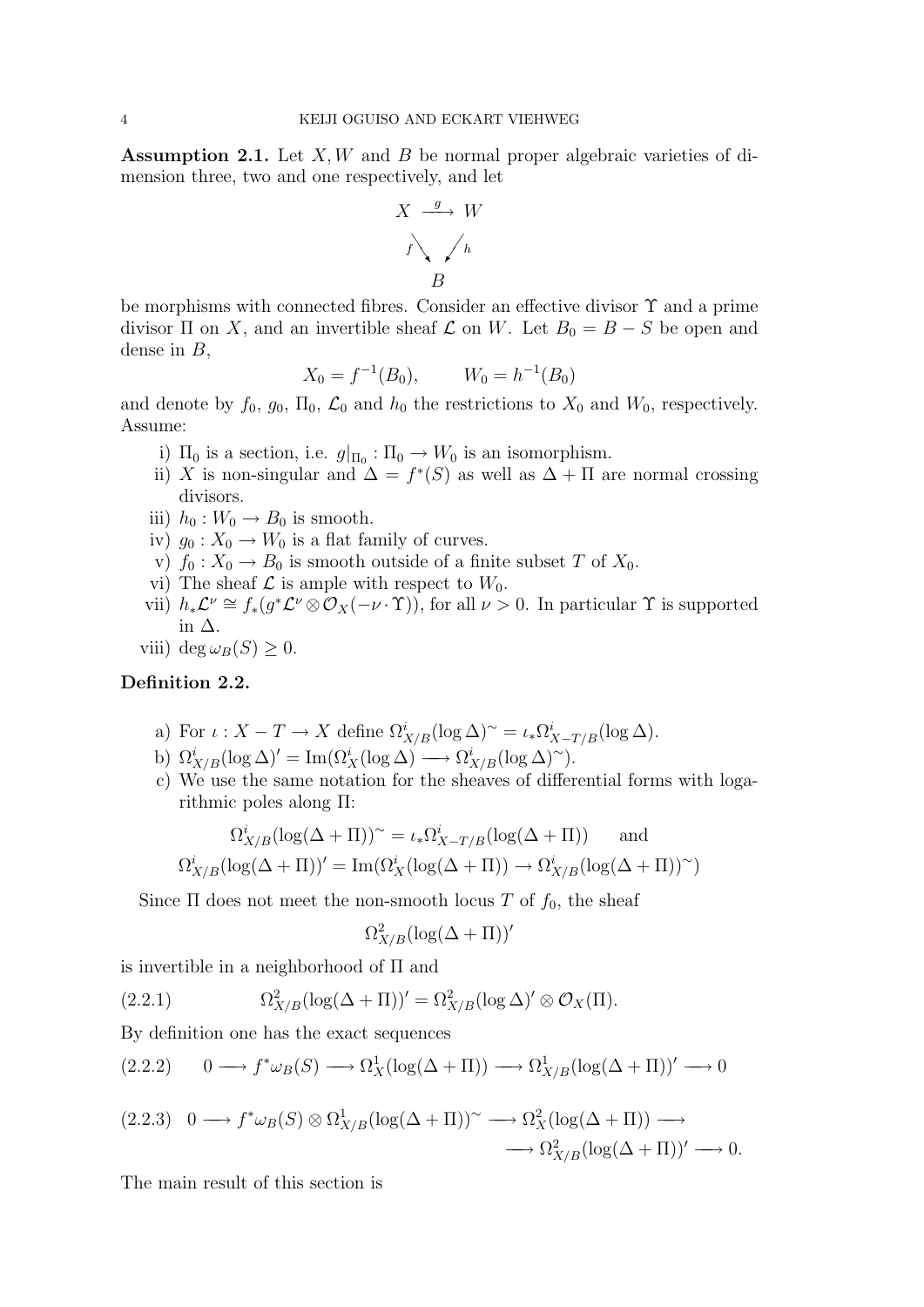Proposition 2.3. Assuming 2.1

$$
H^{0}(X,\Omega^{2}_{X/B}(\log(\Delta+\Pi))' \otimes g^{*}\mathcal{L}^{-1} \otimes \mathcal{O}_{X}(\Upsilon - \Pi) \otimes f^{*}\omega_{B}(S)^{-2}) =
$$
  

$$
H^{0}(X,\Omega^{2}_{X/B}(\log \Delta)' \otimes g^{*}\mathcal{L}^{-1} \otimes \mathcal{O}_{X}(\Upsilon) \otimes f^{*}\omega_{B}(S)^{-2}) = 0.
$$

**Remark 2.4.** If f is semistable,  $\Omega_{X/B}^2(\log \Delta)$ <sup>~</sup> =  $\omega_{X/B}$  and  $\Omega_{X/B}^2(\log \Delta)$ ' is a subsheaf, say  $\omega'_{X/B}$ , of  $\omega_{X/B}$ . Then 2.3 says that

$$
H^0(X, \omega'_{X/B}(\Upsilon) \otimes f^* \omega_B(S)^{-2} \otimes g^* \mathcal{L}^{-1}) = 0.
$$

*Proof of 2.3.* The statement is compatible with blowing up W and X, as long as the centers are contained in  $h^{-1}(S)$  and  $f^{-1}(S)$ , respectively. In fact, for  $\tau : X' \to X$  and  $\Delta' = \tau^* \Delta$ 

$$
\Omega^{2}_{X/B}(\log \Delta)' \otimes \mathcal{O}_{X}(\Upsilon) = \tau_{*}(\Omega^{2}_{X'/B}(\log \Delta')' \otimes \mathcal{O}_{X'}(\tau^{*}\Upsilon)).
$$

Blowing up W (and hence X) we may assume that W is non-singular. For  $\mu$ sufficiently large,  $\mathcal{L}^{\mu}(-h^*(S)_{\text{red}})$  is ample with respect to  $W_0$ .

Hence, blowing up W and replacing  $\mu$  by some multiple, we will find an effective divisor  $\Sigma$  in W such that  $\mathcal{L}^{\mu}(-\Sigma)$  is globally generated and big, and such that  $\Sigma_{\text{red}} = h^*(S)_{\text{red}}$ . Moreover, if  $\eta: W \to \mathbb{P}(H^0(W, \mathcal{L}^{\mu}(-\Sigma))$  denotes the induced morphism, we can also assume that there exists an effective relatively anti-ample exceptional divisor E. Replacing  $\mathcal{L}^{\mu}(-\Sigma)$  by  $\mathcal{L}^{\mu\nu}(-\nu \cdot \Sigma - E)$ , we may assume finally that  $\mathcal{L}^{\mu}(-\Sigma)$  is ample. The assumption 2.1, vii), implies that  $g^*\Sigma \geq \mu \cdot \Upsilon$ .

Since  $\Pi_0$  is a section, for some  $\rho > 0$  the map

$$
g^*g_*\mathcal{O}_X(\rho \cdot \Pi) \longrightarrow \mathcal{O}_X(\rho \cdot \Pi)
$$

is surjective over  $X_0$ . After blowing up X, one finds an effective divisor  $\Gamma_1$ , supported in  $\Delta$ , with

$$
g^*g_*\mathcal{O}_X(\rho \cdot \Pi) \longrightarrow \mathcal{O}_X(\rho \cdot \Pi - \Gamma_1).
$$

Let  $\Sigma_1, \ldots, \Sigma_r$  be the irreducible components of  $\Sigma$ . For all  $\nu$ , sufficiently large, and for all  $\Sigma' = \sum_{i=1}^r \epsilon_i \Sigma_i \ge 0$ , with  $\epsilon_i \in \{0, 1\}$ ,

$$
g^*(\mathcal{L}^{\mu\cdot\nu})\otimes\mathcal{O}_X(\rho\cdot\Pi-g^*(\nu\Sigma+\Sigma')-\Gamma_1)
$$

is big and generated by its global sections. Choosing  $\nu$  larger than  $\rho$  and larger than the multiplicities of the components of  $g^*(\Sigma_{\text{red}})$  one finds  $\epsilon_1, \ldots, \epsilon_r$  such that  $N = \nu \cdot \mu$  does not divide the multiplicities of the components of

$$
\Gamma = g^*(\nu \cdot \Sigma + \Sigma') + \Gamma_1.
$$

By construction  $\Gamma_{\text{red}} = \Delta_{\text{red}}$ ,  $\Gamma \geq N \cdot \Upsilon$ , and  $g^*(\mathcal{L}^N) \otimes \mathcal{O}_X(\rho \cdot \Pi - \Gamma)$  is globally generated and big. Let us write

$$
\mathcal{L}' = g^*(\mathcal{L}) \otimes \mathcal{O}_X\Big(\Pi - \Big[\frac{\Gamma}{N}\Big]\Big) = g^*(\mathcal{L}) \otimes \mathcal{O}_X\Big(\Pi - \Big[\frac{(N-\rho)\cdot\Pi + \Gamma}{N}\Big]\Big).
$$

Claim 2.5. For all  $m \geq 0$  and for  $i + j < 3$ ,

$$
H^{i}(X,\Omega^{j}_{X}(\log(\Delta + \Pi)) \otimes {\mathcal{L}}'^{-1} \otimes f^{*}\omega_{B}(S)^{-m}) = 0.
$$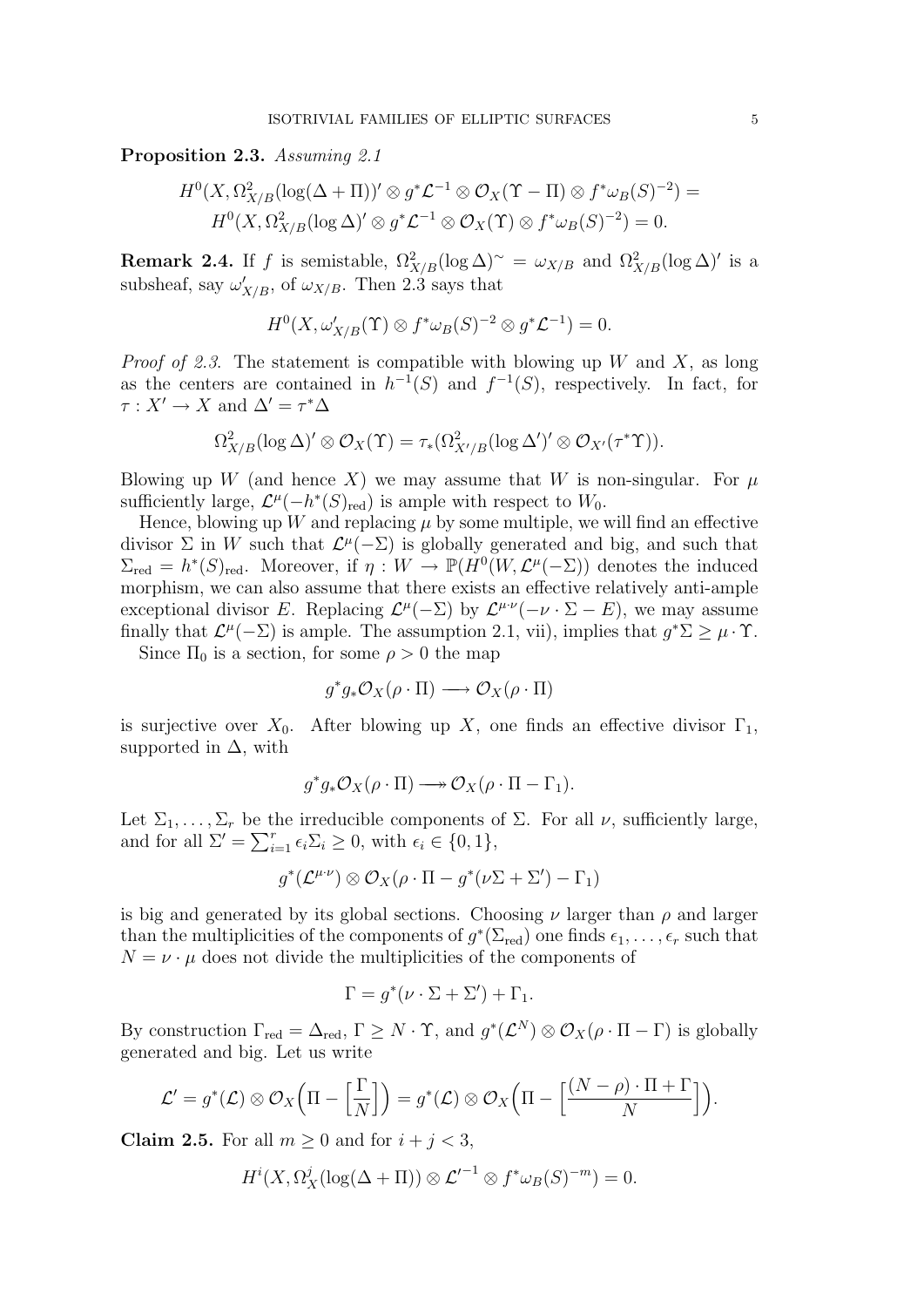Before proving 2.5, let us deduce 2.3. Using 2.5 and the long exact cohomology sequence induced by  $(2.2.3) \otimes \mathcal{L}'^{-1} \otimes f^* \omega_B(S)^{-2}$  one obtains an embedding of

$$
H^0 := H^0(X, \Omega^2_{X/B}(\log(\Delta + \Pi))' \otimes g^* \mathcal{L}^{-1} \otimes \mathcal{O}_X\left(-\Pi + \left[\frac{\Gamma}{N}\right]\right) \otimes f^* \omega_B(S)^{-2})
$$
  
=  $H^0(X, \Omega^2_{X/B}(\log(\Delta + \Pi))' \otimes \mathcal{L}'^{-1} \otimes f^* \omega_B(S)^{-2})$ 

into

$$
H^1 := H^1(X, \Omega^1_{X/B}(\log(\Delta + \Pi))^{\sim} \otimes {\mathcal{L}}'^{-1} \otimes f^* \omega_B(S)^{-1}).
$$

Since  $\Omega^1_{X/B}(\log(\Delta + \Pi))' \to \Omega^1_{X/B}(\log(\Delta + \Pi))$ <sup>~</sup> is surjective outside of a finite set of points,  $H^1$  is a quotient of

$$
H'^1 := H^1(X, \Omega^1_{X/B}(\log(\Delta + \Pi))' \otimes \mathcal{L}'^{-1} \otimes f^* \omega_B(S)^{-1}).
$$

Applying 2.5, for  $j = 1$ ,  $i = 1$ , to (2.2.2), one finds an injective map

$$
H'^1 \longrightarrow H^2(X, \mathcal{L}'^{-1})
$$

and, 2.5, for  $j = 0$ ,  $i = 2$ , implies that both groups are zero. Hence all the groups,  $H'^{1}$ ,  $H^{1}$  and  $H^{0}$ , are zero. Since  $\left[\frac{\Gamma}{N}\right]$  $\left[\frac{\Gamma}{N}\right] \geq \Upsilon$  one obtains 2.3 from  $H^0 = 0$ .  $\Box$ 

*Proof of 2.5.* By the choice of  $\mathcal{L}'$  one has

$$
g^*(\mathcal{L}^N) \otimes \mathcal{O}_X(\rho \cdot \Pi - \Gamma) = \mathcal{L}'^N \otimes \mathcal{O}_X(- (N - \rho) \cdot \Pi - \Gamma')
$$

for  $\Gamma' = \Gamma - N \cdot \left[ \frac{\Gamma}{N} \right]$  $\left\lfloor \frac{\Gamma}{N} \right\rfloor$ . Since N does not divide the multiplicities of the components of Γ, one finds  $\Gamma'_{red} = \Delta_{red}$ . The sheaf  $g^*(\mathcal{L}^N) \otimes \mathcal{O}_X(\rho \cdot \Pi - \Gamma)$  contains the inverse image of an ample invertible sheaf on W. All this remains true, if we replace  $\mathcal{L}'$ by  $\mathcal{L}' \otimes f^* \omega_B(S)^m$ , and  $\mathcal{L}$  by  $\mathcal{L} \otimes h^* \omega_B(S)^m$ . So we may assume m to be zero.

If  $\delta: X \to \mathbb{P}^M$  is the morphism given by the global sections of the *v*-th power of  $g^*(\mathcal{L}^N) \otimes \mathcal{O}_X(\rho \cdot \Pi - \Gamma)$ , for  $\nu$  sufficiently large, then  $\delta|_{X-\Gamma_{\text{red}}} = \delta|_{X_0}$  can at most contract components of the fibres of  $g_0$ . In particular the maximal fibre dimension of  $\delta |_{X_0}$  is one.

The divisor H of a general section of  $g^*(\mathcal{L}^{N\cdot\nu})\otimes\mathcal{O}_X(\rho\cdot\Pi-\Gamma)^\nu$  is smooth, and  $\Pi + \Gamma + H$  a normal crossing divisor. By [5], 6.2 a) and 4.11 b),

$$
H^{i}(X,\Omega^{j}_{X}(\log(\Pi+\Gamma+H))\otimes {\mathcal{L}}'^{-1})=0
$$

for  $i + j \neq 3$ , and

$$
H^{i}(H, \Omega_{H}^{j}(\log(\Pi + \Gamma)|_{H}) \otimes {\mathcal{L}}^{\prime -1}) = 0,
$$

for  $i + j \neq 2$ . Considering the long exact sequence for

$$
0 \longrightarrow \Omega_X^j(\log(\Pi + \Gamma)) \otimes {\mathcal{L}}'^{-1} \longrightarrow \Omega_X^j(\log(\Pi + \Gamma + H)) \otimes {\mathcal{L}}'^{-1} \longrightarrow 0
$$
  

$$
\longrightarrow \Omega_H^{j-1}(\log((\Pi + \Gamma)|_H) \otimes {\mathcal{L}}'^{-1} \longrightarrow 0
$$

one obtains 2.5.

$$
\qquad \qquad \Box
$$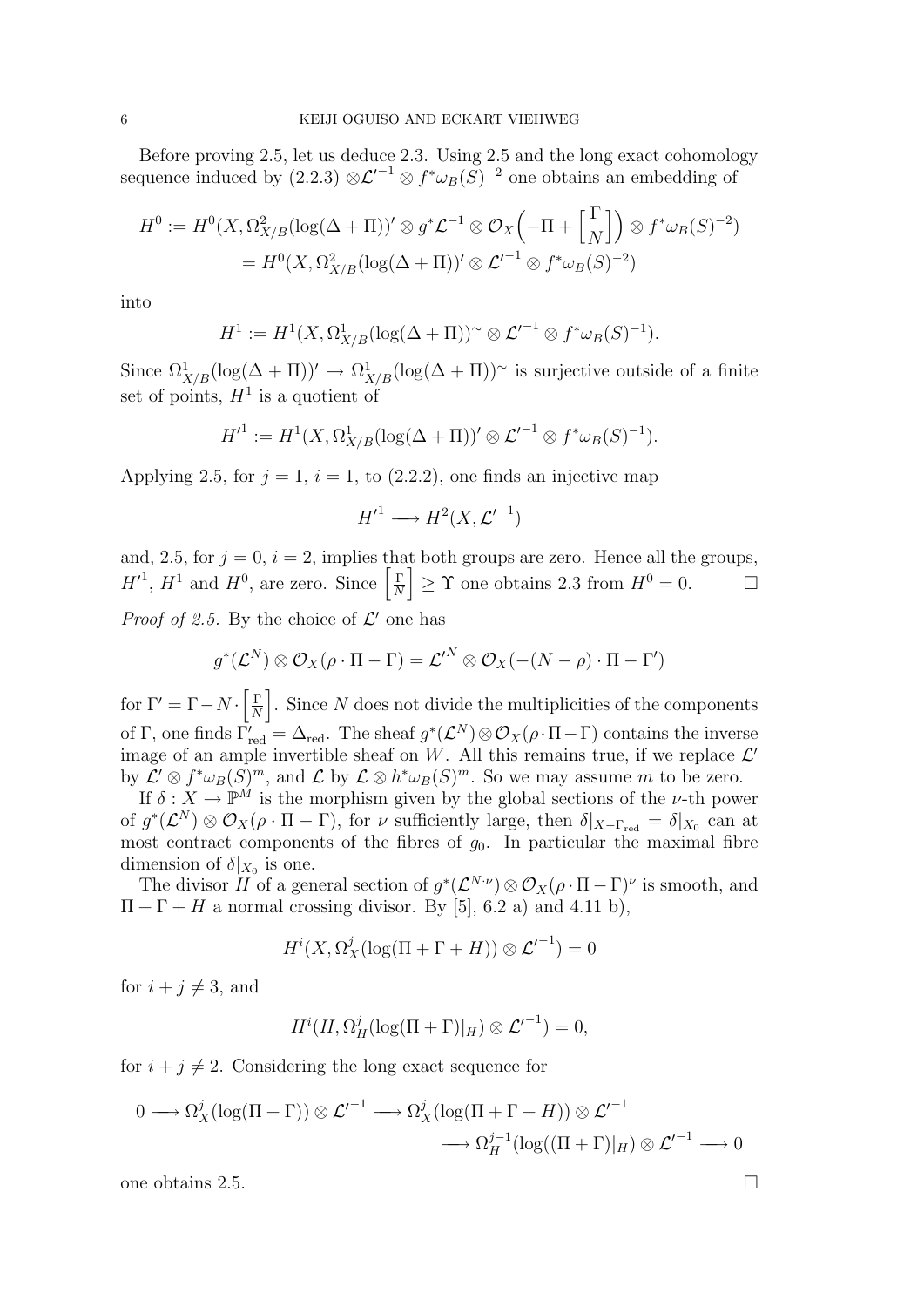### 3. Families of elliptic surfaces

Let us return to the family  $f: X \to B$  of minimal elliptic surfaces of Kodaira dimension one, with  $f_0 : X_0 \to B_0$  smooth. By [12] or [16], for all  $\nu \geq 0$  and  $b \in B_0$  with  $X_b = f^{-1}(b)$ ,

(3.0.1) 
$$
f_*\omega_{X/B}^{\nu} \otimes \mathbb{C}(b) = H^0(X_b, \omega_{X_b}^{\nu}).
$$

Fibrewise, for  $\nu$  sufficiently large and divisible,  $H^0(X_b, \omega^{\nu}_{X_b})$  defines the Iitaka map  $X_b \to W_b$  to a non-singular curve  $W_b$ , and by (3.0.1)

$$
f^* f_* \omega_{X/B}^{\nu} \longrightarrow \omega_{X/B}^{\nu}
$$

defines the relative Iitaka map

$$
X \xrightarrow{g} W \subset \mathbb{P}(f_* \omega_{X/B}^{\nu}),
$$

whose restriction  $g_0$  to  $X_0$  is a morphism, and  $W_0 = g(X_0)$  is smooth over  $B_0$ . Blowing up X, as always with centers in  $f^{-1}(S)$ , we can factor f as

$$
X \xrightarrow{g} W
$$
  
 $f \searrow \searrow h$   
 $B$ 

where X, W and B are non-singular projective manifolds and where  $g_0: X_0 \to$  $W_0$  is a flat projective family of curves. Using the corresponding property for  $X_b \to W_b$ , one finds

$$
\dim H^i(g^{-1}(w), \omega_{g^{-1}(w)}^{\nu}) = 1,
$$

for  $i = 0, 1$  and  $w \in W_0$ . Hence  $g_{0*}\omega_{X_0/W_0}^{\nu}$  is invertible for all  $\nu \geq 0$ . Moreover,

$$
g_0^* g_{0*} \omega_{X_0/W_0} = \omega_{X_0/W_0} (-\tilde{\Gamma}^{(0)})
$$

for some divisor  $\tilde{\Gamma}^{(0)}$ .

We will need several properties of elliptic threefolds, i.e. threefolds with an elliptic fibration. The results needed, due to Kawamata, Fujita, Nakayama, Miranda, Dolgachev-Gross and Gross are recalled in [8], together with more precise references. For elliptic threefolds occurring as the total space of a family of elliptic surfaces, [7] is an excellent source. The properties and definitions needed from the theory of elliptic surfaces, in particular Kodaira's classification of the singular fibres, can be found in [1].

By [8], Lemma 1.2, blowing up W with centers in  $W - W_0$  one finds a flat relative minimal model  $g_m : X_m \to W$ , extending  $g_0 : X_0 \to W_0$ . Before stating this result in 3.2, we will use it to define the multiple locus and the discriminant divisor. In fact to this aim it would be sufficient to know the existence of  $g_m$  over a subscheme  $W_1$  with  $\text{codim}(W - W_1) \geq 2$ .

Let  $\Delta(g_m)$  be the smallest subvariety such that

$$
g_m^{-1}(W - \Delta(g_m)) \longrightarrow W - \Delta(g_m)
$$

is smooth.

Notations 3.1. An irreducible one-dimensional component of  $\Delta(g_m)$  belongs to one of the following, according to the fibre  $E = g_m^{-1}(w)$  over the general point w of the component: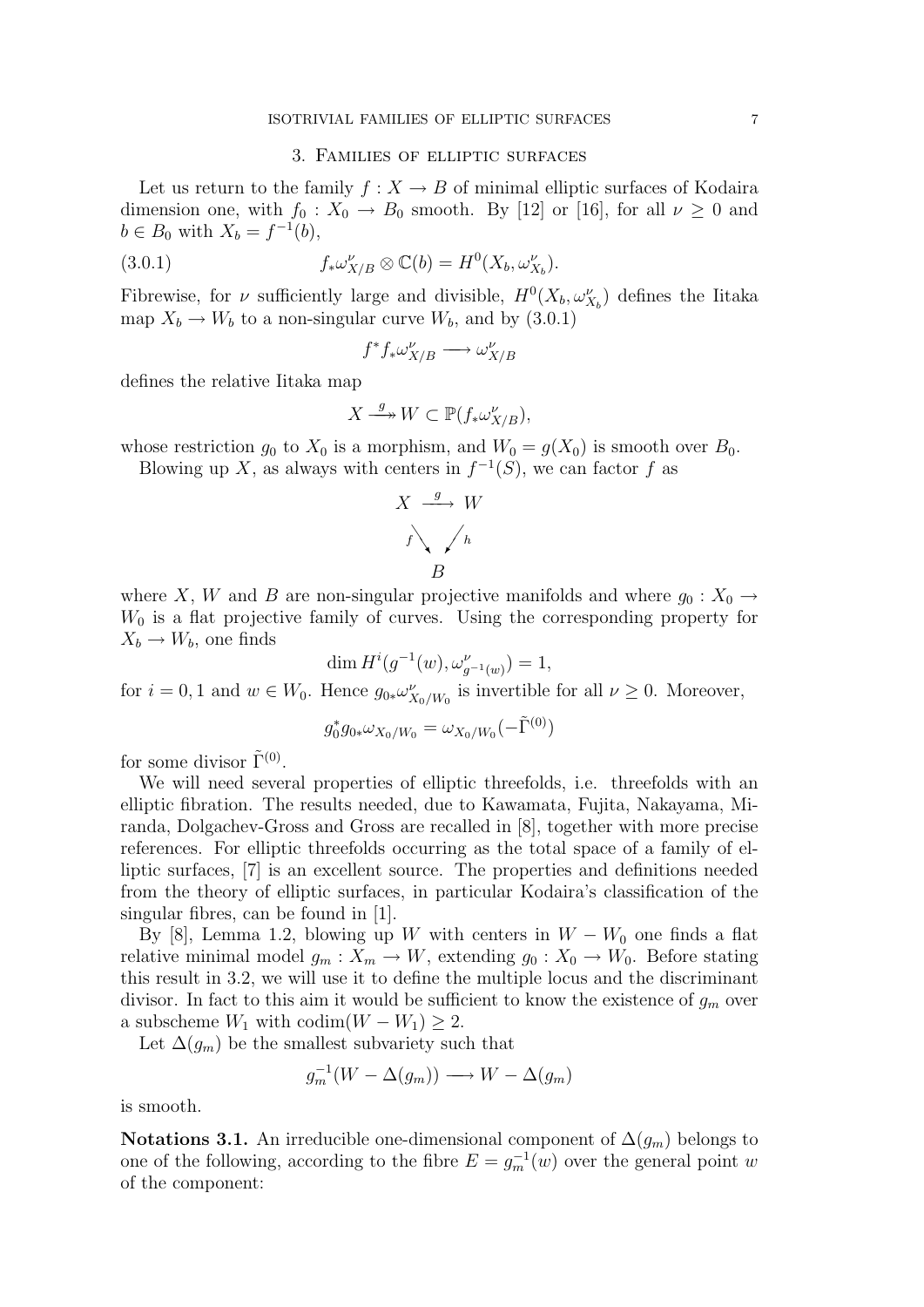- a) E is a multiple fibre. We denote those components by  $\Sigma_1, \ldots, \Sigma_r$  and call  $\Sigma = \sum_{i=1}^r \overline{\Sigma}_i$  the multiple locus. To  $\Sigma_i$  we attach the multiplicity  $m_i$  of the general fibre, and  $\Gamma_i = g_m^{-1}(\Sigma_i)_{\text{red}}$ , hence  $m_i \cdot \Gamma_i = g_m^{-1}(\Sigma_i)$ .
- b) Let  $j: W \to \mathbb{P}^1$  denote the rational map, induced by the j-invariant. Let  $D_1, \ldots, D_s$  be the components of the discriminant locus whose image is  $\infty$ . To  $D_i$  we attach the multiplicity  $b_i$  of  $D_i$  in  $j^{-1}(\infty)$ . In particular, if the general fibre over  $D_i$  is a Newton polygon, then  $b_i$  is nothing but the length of the polygon, (i.e. type  $I_{b_i}$ ). We write  $J_{\infty} = \sum_{i=1}^{s} b_i D_i$ .
- c) If  $E$  is not a multiple fibre, nor a Newton polygon, we denote the corresponding components by  $D_{s+1}, \ldots, D_{\ell}$  and we attach a number  $b_i$  to  $D_i$ according to Kodaira's classification (see [1], for example):

| type  | $I_n^*$ | II | III | IV | II^* | III^* | IV^* |
|-------|---------|----|-----|----|------|-------|------|
| $b_i$ | 6       | 2  | 3   | 4  | 10   | 9     | 8    |

d)  $D = \bigcup_{i=1}^{\ell} D_i$  will be called the discriminant locus, and

$$
\sum_{i=1}^{\ell} b_i D_i = J_{\infty} + \sum_{i=s+1}^{\ell} b_i D_i
$$

the discriminant divisor.

Remark that  $\Sigma$  and  $J_{\infty}$  can have common components, corresponding to  $_m I_n$ . The component of the discriminant locus with general fibre of type  $I_n^*$  will occur in  $J_{\infty} = \sum_{i=1}^{s} b_i D_i$  with multiplicity n and in  $\sum_{i=s+1}^{\ell} b_i D_i$  with multiplicity 6.

**Lemma 3.2.** Blowing up W with centers in  $W - W_0$ , there exists a flat morphism  $g_m: X_m \to W$ , with  $g_m^{-1}(W_0) = X_0$  and  $g_m|_{X_0} = g_0$ , such that

- a)  $W W_0$  is a normal crossing divisor.
- b)  $X_m$  has at most Q-factorial terminal singularities.
- c)  $g_{m*}\omega_{X_m/W}$  is an invertible sheaf  $\delta$ .

d) 
$$
\delta^{12} \simeq \mathcal{O}_W(\sum_{i=1}^{\ell} b_i D_i) = \mathcal{O}_W(J_\infty + \sum_{i=s+1}^{\ell} b_i D_i), \text{ and, for all } \nu \ge 0
$$
  

$$
\omega_{X_m/W}^{[\nu]} = g_m^* \delta^\nu \otimes \mathcal{O}_{X_m}\Big(\sum_{i=1}^r \frac{\nu(m_i - 1)}{m_i} \Gamma_i\Big).
$$

(e) The j-invariant defines a rational map  $j: W \to \mathbb{P}^1$ , regular in a neighborhood of  $h^{-1}(S)$ , and  $j^*(\infty) = J_{\infty}$ .

By [8], lemma 1.2, 3.2 holds true if the discriminant locus is a normal crossing divisor and if one allows further blow ups. Hence one obtains 3.2 over the complement in W of finitely many points of  $W_0$ . Since  $X_0$  is non-singular, since  $g_0: X_0 \to W_0$  is flat and since  $g_{0*}\omega_{X_0/W_0}^{\nu}$  is invertible, b), c) and d) extend to  $W_0$ .

Let us recall the following property of the multiple locus  $\Sigma$ , first observed by Iitaka.

**Lemma 3.3.** Keeping the notations introduced above,  $\Sigma^{(0)} = \Sigma \cap W_0$  is étale over  $B_0$  and the fibres of  $(g_0^{-1}\Sigma^{(0)})_{\text{red}} \to \Sigma^{(0)}$  are reduced.

*Proof.* Let us write again  $\Gamma^{(0)} = g_0^* \Sigma^{(0)}$ . Then  $\omega_{X_0} = g_0^*(g_{0*}\omega_{X_0}) \otimes \mathcal{O}_{X_0}(\Gamma^{(0)} - \Gamma_{\text{red}}^{(0)})$ .

If  $\Sigma^{(0)} \to B_0$  is not étale, there exists some  $b \in B_0$  such that  $\Sigma^{(0)}|_{W_b}$  contains a multiple point. This remains true, if we replace  $B_0$  by any finite cover  $B'_0 \to B_0$ .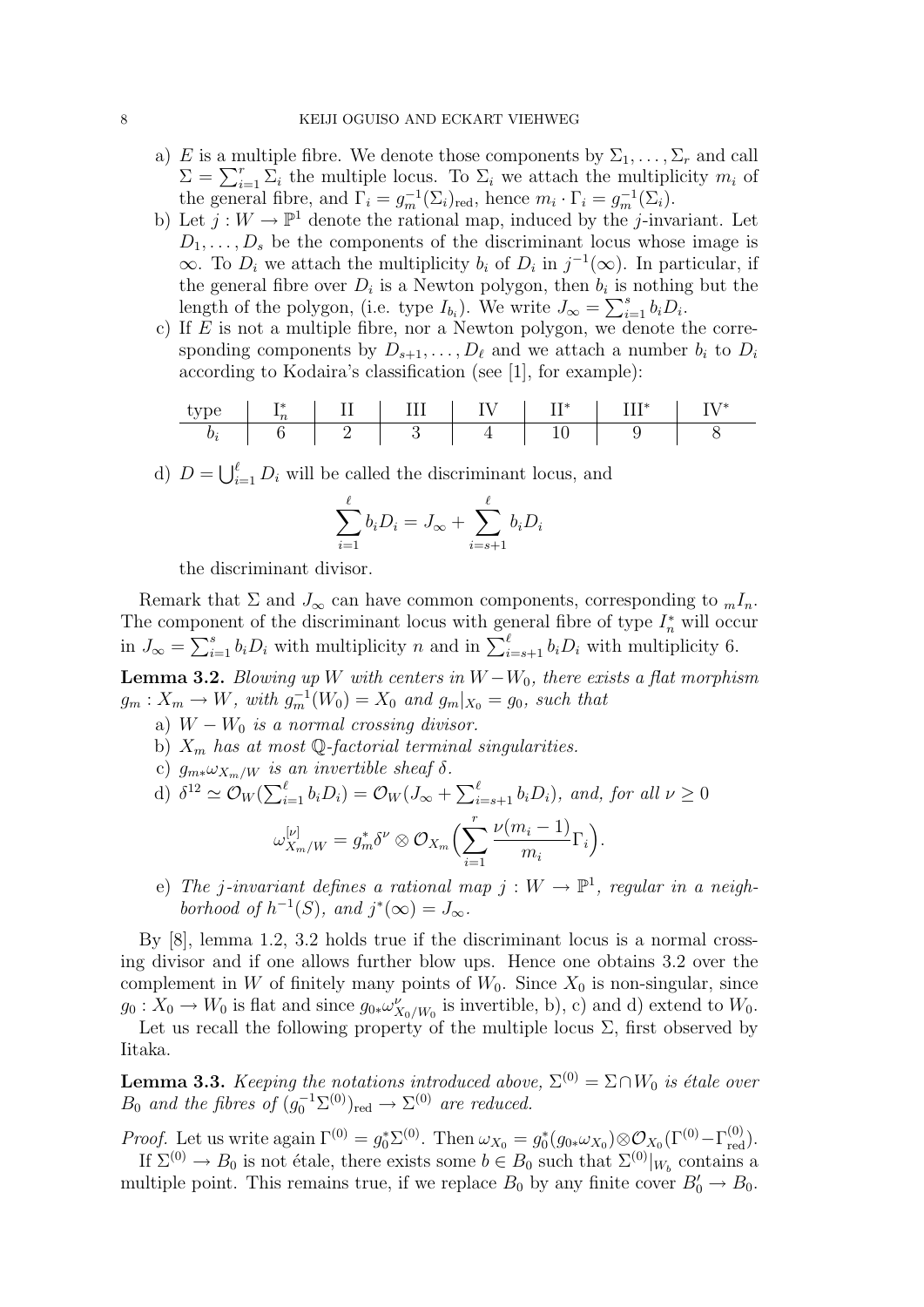In particular, in order to prove the first part of 3.3, we may assume that  $\Sigma^{(0)}$  =  $\sum_{i=1}^{s} \Sigma_i$ , for  $\Sigma_i$  the image of a section of  $W_0 \to B_0$ . The same can be assumed for the second part. In fact, if  $\Sigma^{(0)} \to B_0$  is étale but some fibre of  $\Gamma_{\text{red}}^{(0)} \to \Sigma^{(0)}$ non reduced, then the same remains true after replacing  $B_0$  by an étale covering.

Consider for some  $r \geq 1$  a point  $v \in W_b$  which lies exactly on r of the components  $\Sigma_i$  of  $\Sigma^{(0)}$ , say

$$
v \in \Sigma_1 \cap \ldots \cap \Sigma_r \cap W_b.
$$

Let E denote the reduced fibre of  $g_b$  or g over v, let  $\Gamma_i = (g^* \Sigma_i)_{\text{red}}$  and let  $m_i$  be the multiplicity of  $\Gamma_i$  in  $g^*\Sigma_i$ . Finally let M be the multiplicity of E as a fibre of  $g_b: X_b \to W_b$  and  $\Gamma_i.W_b$  the intersection cycle, a positive multiple of E.

For all  $\mu \geq 1$  the natural map  $g_0^* g_{0*} \omega_{X_0}^{\mu} \rightarrow \omega_X^{\mu}$  $\frac{\mu}{X_0}$  induces an isomorphism

$$
g_0^* g_{0*} \omega_{X_0}^{\mu} \stackrel{\cong}{\longrightarrow} \omega_{X_0}^{\mu} \left( -\sum_{i=1}^s m_i \left\langle \frac{\mu \cdot (m_i - 1)}{m_i} \right\rangle \Gamma_i \right)
$$

where  $\langle a \rangle = a - [a]$  denotes the fractional part of a real number a. Since a similar equation holds true for  $g_b$ , one obtains

(3.3.1) 
$$
\sum_{i=1}^{r} m_i \left\langle \frac{\mu \cdot (m_i - 1)}{m_i} \right\rangle \cdot (\Gamma_i \cdot W_b) = M \left\langle \frac{\mu(M - 1)}{M} \right\rangle \cdot E.
$$

Choosing for  $\mu$  the lowest common multiple  $l = \text{lcm}(m_1, \ldots, m_r)$  the left hand side of (3.3.1) is zero, hence M divides l. Choosing  $\mu = M$ , one finds that each  $m_i$  divides M, hence  $M = l = \text{lcm}(m_1, \ldots, m_r)$ . For  $\mu = M - 1 = r_i \cdot m_i - 1$  one has

$$
\frac{(M-1)(m_i-1)}{m_i} = r_i \cdot m_i - (r_i+1) + \frac{1}{m_i} \quad \text{and} \quad \frac{(M-1)^2}{M} = M - 2 + \frac{1}{M}.
$$

Therefore (3.3.1) implies that  $\sum_{i=1}^{r} \Gamma_i W_b = E$ . This is only possible for  $r = 1$ and if  $\Gamma_1.W_b$  is reduced.

**Remark 3.4.** Let  $\Sigma_1$  be an irreducible component of the multiple locus  $\Sigma$  and let  $\Gamma_1 = g^{-1}(\Sigma_1)_{\text{red}}$ . The fibres of  $\Gamma_1 \cap X_0 \to \Sigma_1 \cap W_0$  are either smooth elliptic curves or Newton polygons. Assume the latter, i.e. that  $\Sigma_1$  is contained in the discriminant locus. Then  $\Gamma_1$  is non-normal. However, since the fibres of  $\Gamma_1$  over points in  $\Sigma_1 \cap W_0$  have at most ordinary double points as singularities, the nonnormal locus must be étale over  $\Sigma_1 \cap W_0$ , hence over  $B_0$ . Altogether, replacing  $B_0$  by an étale covering, we can assume that  $\Sigma^{(0)} = \Sigma \cap W_0$  consists of sections and that the same holds true for the non-normal locus of the reduced multiple divisors.

In order to apply the vanishing stated in 2.3, we would like to restrict ourselves to semistable families  $X \to B$ . However, in doing so, one would have to allow W to be singular, and 3.2 would not apply. The following technical construction will serve as a replacement.

**Lemma 3.5.** Let  $f: X \to B$  be a family of elliptic surfaces of Kodaira dimension one, with  $f_0 : X_0 \to B_0 = B - S$  smooth and relatively minimal. Assume that S consists of at least two points, if  $B = \mathbb{P}^1$ . Then there exists a finite covering  $\tau$  :  $B' \rightarrow B$ , with  $B'_0 = \tau^{-1}(B_0)$  étale over  $B_0$  and a diagram of projective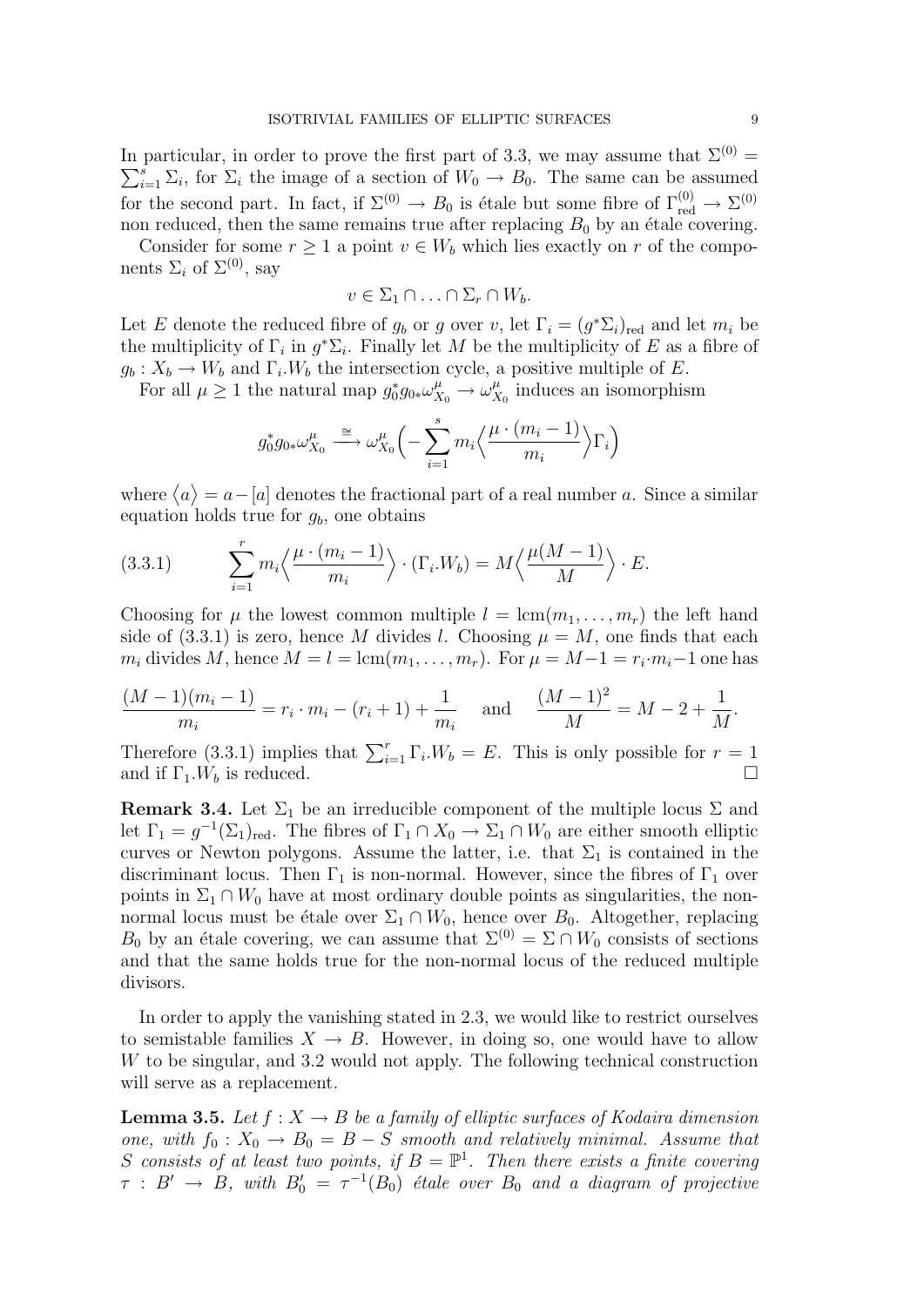morphisms

$$
X' \xrightarrow{\eta'} X^s \xrightarrow{\sigma'} X
$$
  
\n
$$
g' \downarrow \qquad \qquad g^s \qquad \qquad \downarrow g
$$
  
\n
$$
W' \xrightarrow{\eta} W^s \xrightarrow{\sigma} W
$$
  
\n
$$
h' \downarrow \qquad \qquad h^s \qquad \qquad \downarrow h
$$
  
\n
$$
B' \xrightarrow{\tau} B' \xrightarrow{\tau} B
$$

with (as always, the index  $_0$  refers to the restrictions to  $B_0$  and  $B'_0$ ):

- i)  $\eta_0$  and  $\eta'_0$  are isomorphisms.  $\sigma_0$  and  $\sigma'_0$  are fibre products.
- ii)  $X'$ ,  $W'$  and  $X^s$  are non-singular,  $W^s$  is normal with at most rational Gorenstein singularities.
- iii)  $f^s = h^s \circ g^s : X^s \to B'$  is semistable, hence the fibres of  $h^s : W^s \to B'$  are reduced, and for  $f' = h \circ g$  the fibres  $\Delta' = f'^{-1}(B' - B'_0)$  and  $h'^{-1}(B' - B'_0)$ are normal crossing divisors.
- iv) Let  $\Sigma'$  be the multiple locus for g' in W'. Then  $\Sigma' \cap W_0$  is the disjoint union of sections, as well as the non-normal locus of  $g'^*(\Sigma')_{\text{red}} \cap X^0$ .
- v)  $\delta' = g'_* \omega_{X'/W'}$  is invertible, and  $j: W^s \to \mathbb{P}^1$  is regular in a neighborhood of  $(h^s)^{-1}(B' - B'_0)$ .
- vi) Let D' denote the discriminant locus. Then  $h'^{-1}(B' B'_0) + D' + \Sigma'$  is a normal crossing divisor in a neighborhood of  $h'^{-1}(B'-B'_0)$ .
- vii)  $\delta^{12} = \mathcal{O}_{W'}(\sum_{i=1}^{\ell} b_i D_i') = \mathcal{O}_{W'}(J'_{\infty} + \sum_{i=s+1}^{\ell} b_i D_i'),$  where  $\sum_{i=1}^{\ell} b_i D_i'$  is the discriminant divisor, defined in 3.1 (in particular, components corresponding to  $I_b^*$ , occur twice).
- viii) Let  $\Sigma'_1, \ldots, \Sigma'_r$  be the components of the multiple locus which dominate B'. Then for all  $\nu > 0$  one has

$$
f'_* \omega^{\nu}_{X'/B'} = h'_* \Big(\omega^{\nu}_{W'/B'} \otimes \mathcal{O}_{W'} \Big(\sum_{i=1}^r \Big[\frac{\nu \cdot (m_i-1)}{m_i}\Big] \Sigma'_i \Big) \otimes \delta^{\prime \nu} \Big).
$$

ix) Let  $D'_{s+1}, \ldots, D'_{\ell'}$  be those components of  $\sum_{i=s+1}^{\ell} D'_{i}$ , which dominate  $B'$ . Then for all multiples  $\nu$  of 12

$$
f'_* \omega^{\nu}_{X'/B'} = h'_* \Big( \omega^{\nu}_{W'/B'} \otimes \mathcal{O}_{W'} \Big( \sum_{i=1}^r \Big[ \frac{\nu \cdot (m_i - 1)}{m_i} \Big] \Sigma'_i + \frac{\nu}{12} J'_{\infty} + \sum_{i=s+1}^{\ell'} \frac{\nu \cdot b_i}{12} D'_i \Big) \Big).
$$

x) 
$$
g^s_* \omega^{\nu}_{X^s/B'} = (\eta \circ g')^* \Omega^2_{X'/B'} (\log \Delta')^{\nu}
$$
 and both sheaves are reflexive.

*Proof.* We may assume, that  $\Delta + D + \Sigma$  is a normal crossing divisor and that the j-invariant defines a morphism in a neighborhood of  $h^{-1}(S)$ .

We choose  $B'$  to be ramified over  $S$  of order divisible by the multiplicities of the components of  $h^{-1}(S)$ , and such that  $X \times_B B'$  has a stable reduction  $f^s: X^s \to B'$ . 3.3 and 3.4 allow to assume that iv) holds true.

Choosing for  $W^s$  the normalization of  $W \times_B B'$ , the fibres of  $h^s$  are reduced and  $W<sup>s</sup>$  has at most rational Gorenstein singularities. Obviously  $f<sup>s</sup>$  factors through  $W^s$ .

 $W'$  is a desingularization of  $W^s$ , such that vi) holds true, and such that the flat relative minimal model, described in 3.2, exists over  $W'$ . If we take for  $X'$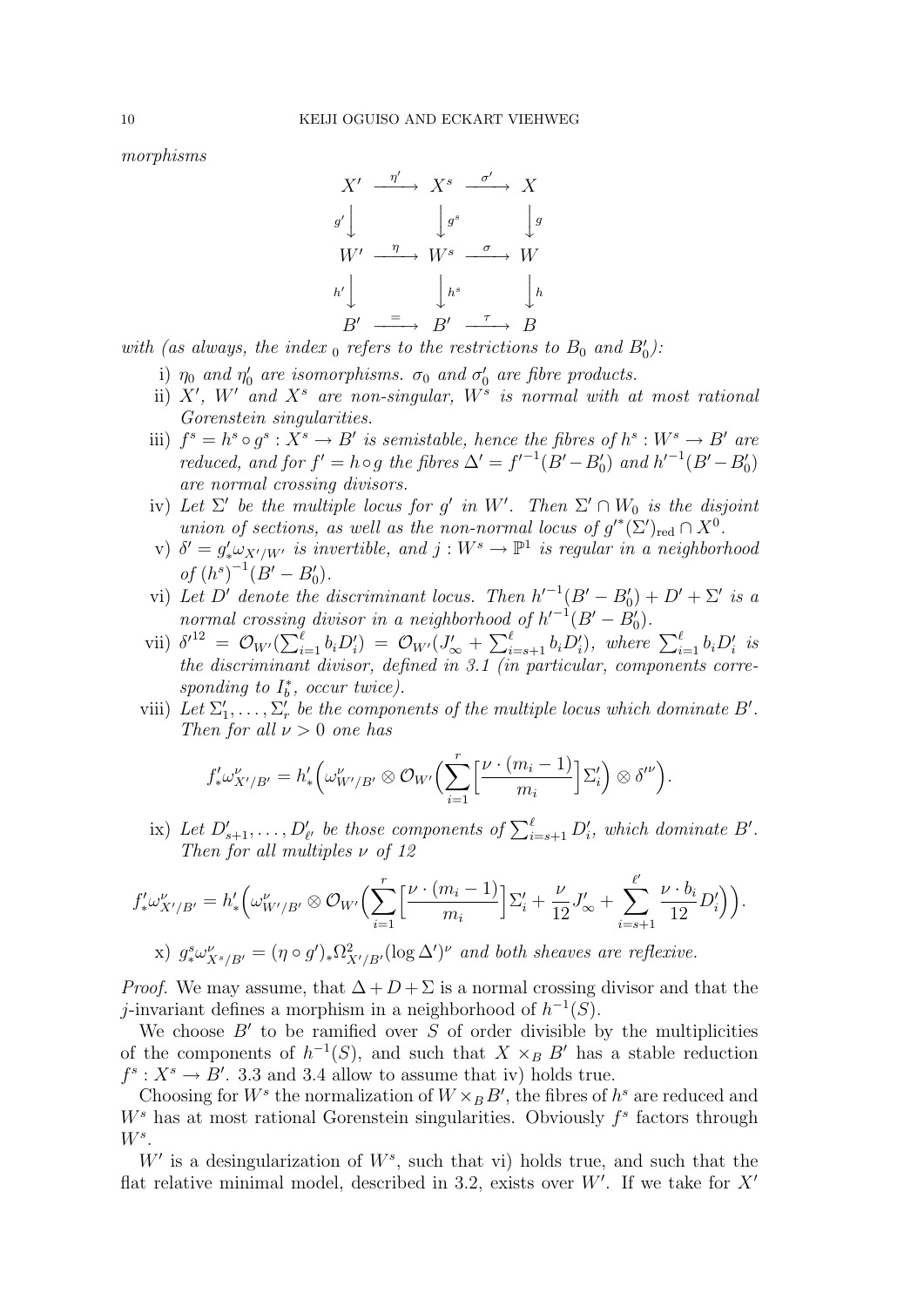any desingularization of this minimal model,  $g'_* \omega_{X'/B'}$  is invertible, and vii) holds true.

Up to now, we obtained the first seven properties, and we remark, that to this aim, we can replace  $B'$  by any larger covering. The last three properties will follow from the first ones.

Let D be an irreducible component of  $(h^s)^{-1}(B'-B'_0)$ . Since  $f^s$  is semistable,  $(g<sup>s</sup>)<sup>-1</sup>(D)$  must be a reduced normal crossing divisor. In particular, the proper transform of  $D$  in  $W'$  can neither belong to the multiple locus, nor to the discriminant locus, except perhaps to the part corresponding to Newton polygons. In particular D will not be a component of  $\sum_{i=s+1}^{\ell} D_i'$ .

Let  $(g^s_* \omega^{\nu}_{X^s/B'})^{\vee}$  be the reflexive hull. If 12 divides  $\nu$  then in a neighborhood of a singular point w of  $W^s$  the sheaf  $(g^s_* \omega^{\nu}_{X^s/B'})^{\vee}$  is isomorphic to

$$
\omega_{W^s/B'}\otimes \mathcal{O}_{W^s}(\frac{\nu}{12}j^*(\infty)),
$$

where  $j: W^s \to \mathbb{P}^1$  is the j-invariant. In fact, w can not lie on transversal components of the multiple or discriminant locus, and as remarked above, all others are part of  $j^*(\infty)$ . From property vii) we obtain an injection

$$
(3.5.1) \t\t \eta^*((g^s_*\omega^{\nu}_{X^s/B'})^{\vee}) \xrightarrow{\subset} g'_*\omega^{\nu}_{X'/B'},
$$

hence  $g^s_*\omega^{\nu}_{X^s/B'} = (g^s \circ \eta')_*\omega^{\nu}_{X'/B'} = \eta_*g'_*\omega^{\nu}_{X'/B'}$  is invertible for all multiples  $\nu$  of 12. Moreover, since the parts of the multiple locus or of the discriminant locus, which are missing in the formula ix), are all exceptional components for  $\eta$ , we obtain ix), as well.

Property viii) follows from ix). For the equality in x) one just has to remark that for the fibre  $\Delta^s$  of  $f^s$  over  $B'-B'_0$  one has

$$
\eta'_*\Omega^2_{X'/B'}(\log \Delta') = \Omega^2_{X^s/B'}(\log \Delta^s) = \omega_{X^s/B'} = \eta'_*\omega_{X'/B'}.
$$

Let  $\sigma$  be a local section of  $(g^s_* \omega^{\nu}_{X^s/B'})^{\vee}$  in a neighborhood of a point of  $W^s$ , which is blown up in  $W'$ . By  $(3.5.1)$  the 12-th power of this section is the direct image of a section of  $g'_*\omega^{12\nu}_{X'/B'}$ , hence of  $(\omega_{W'/B'} \otimes \delta')^{12\nu} \otimes \mathcal{O}_{W'}(E)$  with  $E \geq 0$  exceptional. Since  $\delta^{12}$  contains the inverse image of an invertible sheaf on  $W^s$ ,  $\sigma$  must be the direct image of a section of  $(\omega_{W'/B'} \otimes \delta')^{\nu}$  and we obtain the reflexivity in x) for all  $\nu$ .

**Remark 3.6.** Given a covering  $B'' \to B'$ , étale over  $B_0$ , we can assume in 3.5 that  $B'$  dominates  $B''$ . In fact, in the proof of 3.5 we just used that iv) holds true, and that the ramification orders are large enough.

# 4. The proof of 0.1 in some special cases and the Jacobian FIBRATION

Let  $f: X \to B$  be a family of minimal elliptic surfaces of Kodaira dimension one, with  $f_0: X_0 \to B_0$  smooth, and let  $X \stackrel{g}{\longrightarrow} W \stackrel{h}{\longrightarrow} B$  be the factorization constructed in § 3.

Proof of 0.1 for smooth families of elliptic surfaces of general type over elliptic curves. If  $B = B_0$  is an elliptic curve, the total space  $X = X_0$  of a family of minimal elliptic surfaces is itself a minimal model, and the proof of the isotriviality is similar to the one given in [13] for families of surfaces of general type.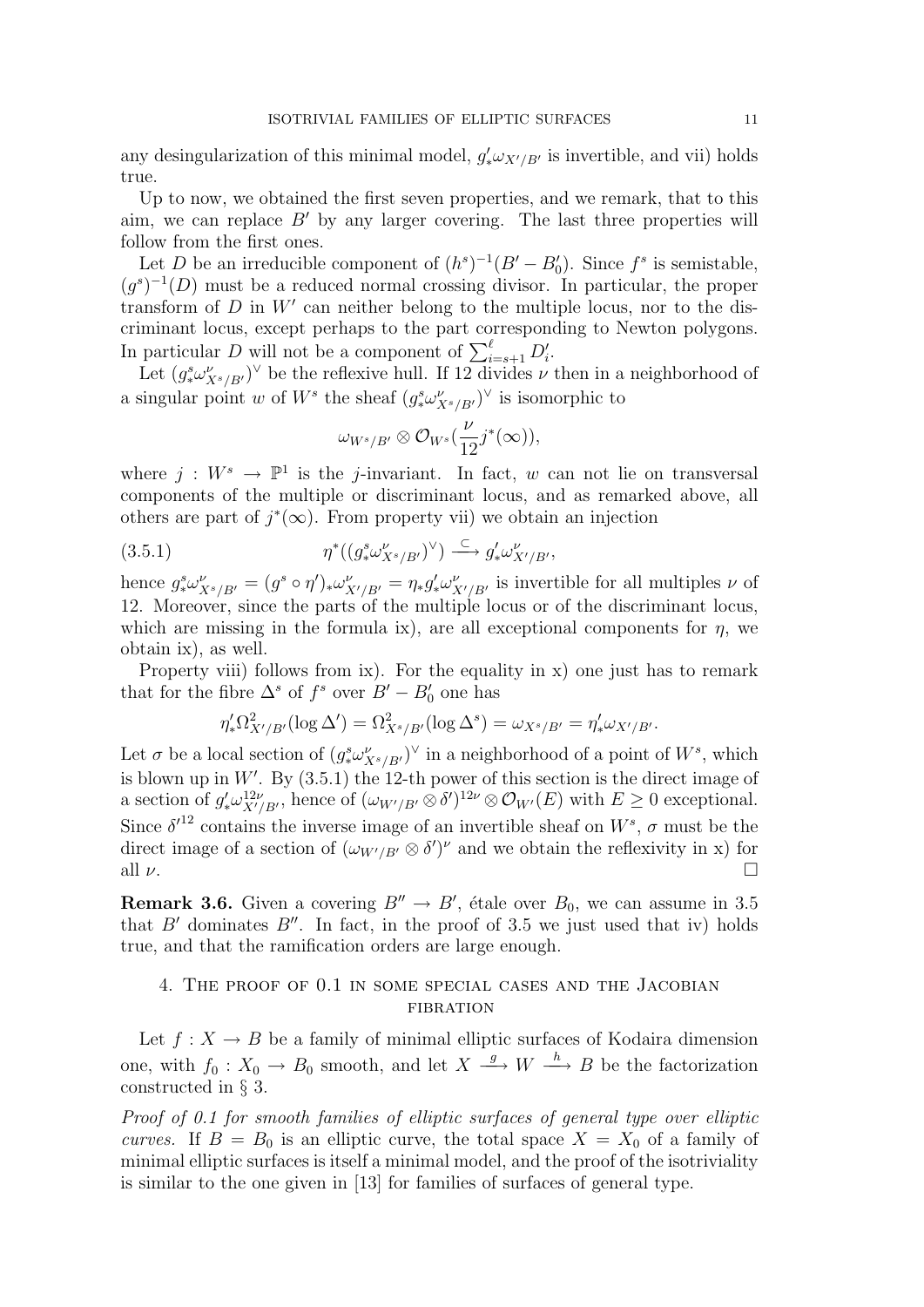As in 1.4 the polarized variations of Hodge structures  $R^i f_* \mathbb{C}_X$  are trivial, hence  $R^i f_* \mathcal{O}_X$  is a free sheaf of degree zero, and by the Leray spectral sequence and by the Riemann Roch theorem on  $B$  and on  $X$  one obtains

$$
-\frac{c_1(X).c_2(X)}{12} = \chi(\mathcal{O}_X) = \sum_{i=1}^2 (-1)^i \chi(R^i f_* \mathcal{O}_X) = \sum_{i=1}^2 (-1)^i \deg(R^i f_* \mathcal{O}_X) = 0.
$$

Assume that f is non-isotrivial and let  $g: X \to W$  be the relative Iitaka map. 1.2 implies that  $\omega_{X/B}$  is numerically effective of Kodaira-dimension 2, and by the canonical bundle formula, for  $\nu$  sufficiently large and divisible,  $\omega_{X/Y}^{\nu} = g^* A$ , with A ample on W, and  $(g^*c_1(\mathcal{A})) \cdot c_2(X) = 0$ . For a fibre  $W_b$  of h, one finds

(4.0.1) 
$$
(g^*c_1(\mathcal{A}(-W_b))).c_2(X) + (g^*W_b).c_2(X) = 0.
$$

On the other hand, since X is a minimal model, [14], 3.2, implies that  $c_2(X)$  is pseudo-effective. So, choosing  $\nu$  large enough, none of the summands in (4.0.1) can be negative. Thus  $c_2(X_b) = (g^*W_b).c_2(X) = 0$ , showing that the only singular fibres of  $X_b \to W_b$  are multiple fibres. One obtains

$$
K_{X/B} = g^* \Big( K_{W/B} + \sum_{i=1}^r \frac{m_i - 1}{m_i} \Sigma_i \Big),
$$

as Q-divisors.

By 1.6, applied to  $h: W \to B$ , we may assume that  $W = C \times B$  and  $h = pr_2$ , if  $g(W_b) \geq 1$ . The same holds true for  $W_b = \mathbb{P}^1$ , since the  $g_b: X_b \to W_b$  has at least three multiple fibres in that case. If  $g(C) \neq 1$ , for all i the images  $pr_1(\Sigma_i)$ are points, contradicting the ampleness of the Q-divisor

$$
K_{W/B} + \sum_{i=1}^r \frac{m_i - 1}{m_i} \Sigma_i.
$$

If  $g(C) = 1$ , then  $K_W = K_{W/B} = 0$  and  $0 = \deg K_{\Sigma_i} = (K_W + \Sigma_i) \cdot \Sigma_i = (\Sigma_i)^2$ . Hence  $(K_{W/B} + \Sigma)^2 = 0$ , again contradicting the ampleness.

A relatively minimal elliptic fibration  $\tilde{\gamma}$  :  $\tilde{J} \rightarrow W$  is called the Jacobianfibration of g, if the generic fibre of  $\tilde{\gamma}$  is the Jacobian of the generic fibre of g. As explained in [8], 1.4 - 1.6, even if  $q: X \to W$  has a flat relative minimal model (see 3.2), one can not assume  $\tilde{\gamma}$  to be flat. In fact, one has to exclude the points, where the discriminant locus has non-normal crossings, and certain types of collision points. Nevertheless, by [8], 1.6, the canonical bundle formula  $\omega_{\tilde{J}} = \tilde{\gamma}^*(\omega_W \otimes \delta)$  remains true.

Assume that for  $g_0: X_0 \to W_0$  the multiple locus is empty. Since the same holds true for the fibres  $X_b \to W_b = h^{-1}(b)$ , each fibre of  $g_0$  has a reduced component, and  $g_0: X_0 \to W_0$  has local sections over étale neighborhoods of all points. In this case, we may choose  $\tilde{\gamma}_0$  :  $\tilde{J}_0 \to W_0$ , to be locally in the étale topology isomorphic to  $g_0: X_0 \to W_0$ . In particular,  $\tilde{J}_0$  is non-singular.

The same remains true, if  $X_0$  is non-singular, but if finitely many of the fibres  $X_b \to W_b$  have isolated singularities.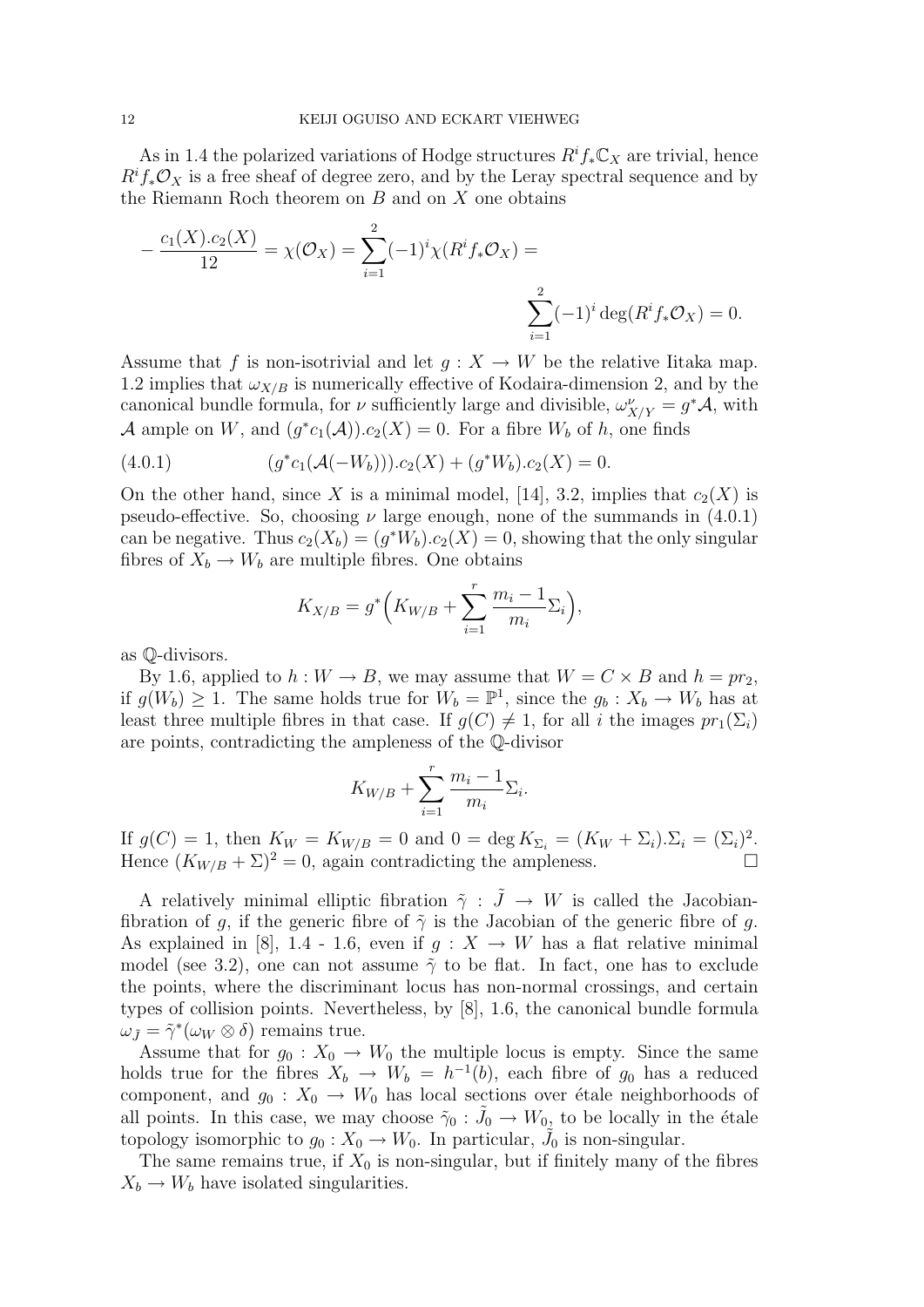We choose a desingularization  $\sigma: J \to \tilde{J}$  with  $\sigma^{-1}(\tilde{J}_0) \cong \tilde{J}_0$ . The induced family

$$
\gamma = \tilde{\gamma} \circ \sigma : J \longrightarrow W
$$

will be called a Jacobian fibration of q.

**Lemma 4.1.** Assume that  $g_0: X_0 \to W_0$  has no multiple fibres and that

$$
X \xrightarrow{g} W \xrightarrow{h} B
$$

satisfies the conditions stated in 3.5, vii) - ix) (with  $B' = B$ ). Let  $J \stackrel{\gamma}{\longrightarrow} W$  be a Jacobian fibration. Then, using the notations from 3.5

$$
\gamma_* \omega_{J/W}^{\nu} = \delta^{\nu} \quad and \quad f_* \omega_{X/B}^{\nu} = (h \circ \gamma)_* \omega_{J/B}^{\nu}
$$

for all  $\nu$  divisible by 12.

*Proof.* By the canonical bundle formula [8], 1.6,  $\gamma^* \delta$  is a subsheaf of  $\omega_{J/W}$ . Hence δ<sup>ν</sup> is an invertible subsheaf of  $\gamma_* \omega_{J/W}^{\nu}$ , and since both coincide outside of a finite number of points, they are the same. The second equality follows from 3.5 viii).  $\Box$ 

Corollary 4.2. 0.1 holds true for families of elliptic surfaces of Kodaira dimension one and without multiple fibres.

*Proof.* For a Jacobian fibration  $\gamma : J \to W$  write  $\psi = h \circ \gamma : J \to B$ . By 3.5 and 3.6 we can find a covering  $B' \to B$ , étale over  $B_0$ , such that the conditions in 3.5 are satisfied for suitable models of both,  $X \times_B B'$  and  $J \times_B B'$ . We will drop the ' and assume  $B = B'$ .

The family  $f: X \to B$  is birational to the semistable family  $f^s: X^s \to B$ . If f is not birationally isotrivial, 1.2 implies that  $f_*\omega_{X/B}^{\nu}$  is ample, and  $\omega_{X/B}$  will be semi-ample with respect to  $X_0$ . The property viii) in 3.5 implies that,  $\omega_{W/B} \otimes \delta$ is ample with respect to  $W_0$ . By 4.1, the same holds true for  $\mathcal{L} = \gamma_* \omega_{J/B}$ . Choose the effective divisor  $\Upsilon$ , such that

(4.2.1) 
$$
\Omega^2_{J/B}(\log \psi^{-1}(S)) \cap \gamma^* \mathcal{L} = \gamma^* \mathcal{L} \otimes \mathcal{O}_J(-\Upsilon).
$$

The last condition in 3.5 implies that, for all  $\nu > 0$ ,

$$
\psi_* \Omega_{J/B}^2 (\log \psi^{-1}(S))^\nu = \psi_* \omega_{J/B}^\nu,
$$

hence  $\Upsilon$  satisfies the condition vii) in 2.1.  $J_0 \rightarrow B_0$  is smooth, and choosing  $\Pi$  as the closure of the zero-section of  $J_0 \to W_0$  the assumptions in 2.1 hold true (with  $T = \emptyset$ ). By 2.3

$$
H^0(J, \Omega^2_{J/B}(\log \psi^{-1}(S)) \otimes \gamma^* \mathcal{L}^{-1} \otimes \mathcal{O}_J(\Upsilon)) = 0,
$$

contradicting the choice of  $\Upsilon$  in (4.2.1).

Using 1.4 and some special considerations for the case that the  $j$ -invariant is constant along the fibres  $W_b$ , one can replace the reference to 2.3 in the proof of 4.2 by Saito's local Torelli theorem [17].

**Corollary 4.3.** For  $B_0 = \mathbb{C}^*$ , 0.1 holds true if the general fibre  $X_b$  is an elliptic surface of general type, and if the Iitaka map  $g_b: X_b \to W_b$  satisfies one of the following:

- a)  $g(W_b) > 1$ .
- b)  $W_b \cong \overline{\mathbb{P}^1}$  and  $g_b$  has three or more multiple fibres.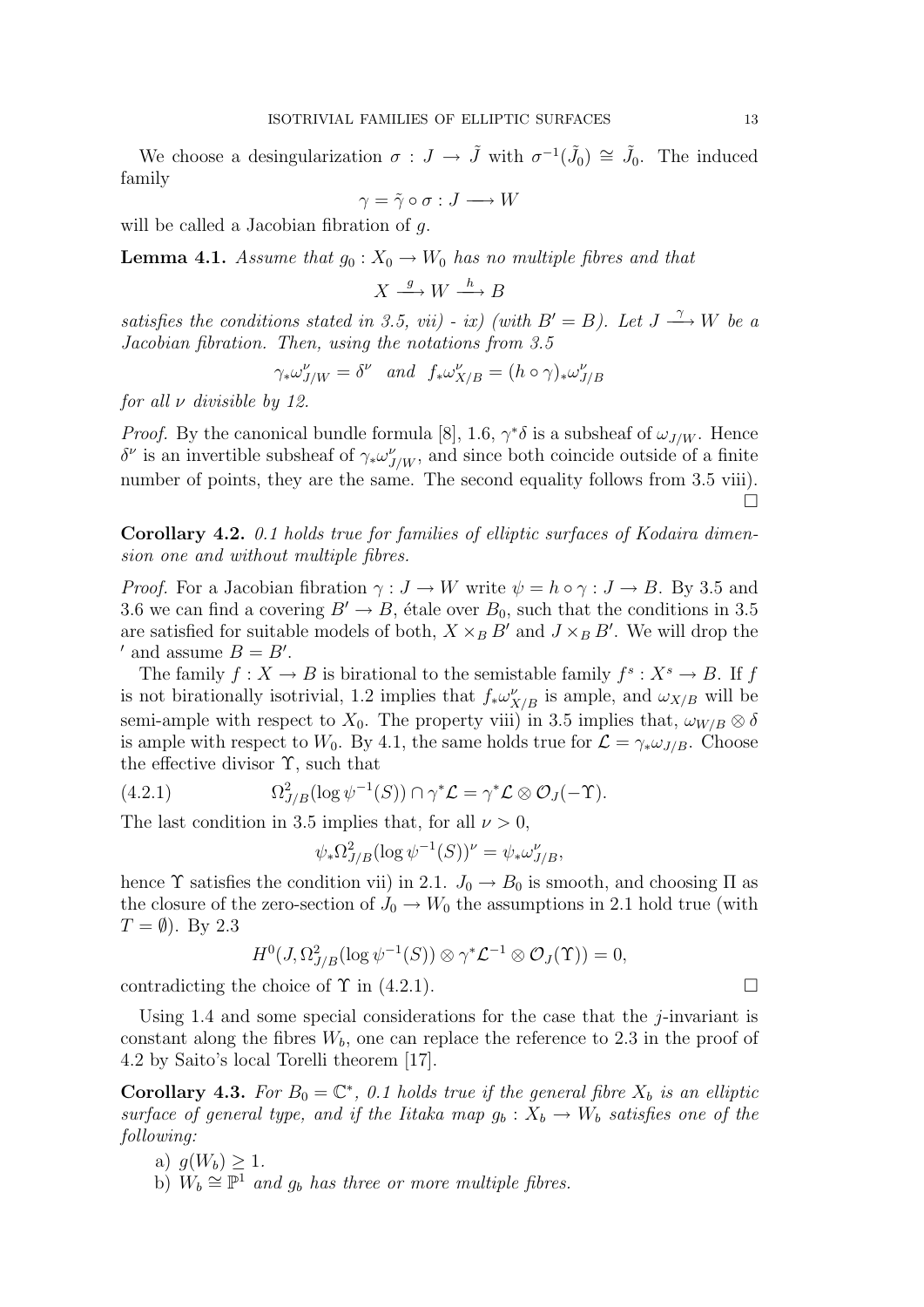- c)  $W_b \cong \mathbb{P}^1$  and  $g_b$  has two multiple fibres of the same multiplicity m.
- d)  $W_b \cong \mathbb{P}^1$  and  $g_b$  has two smooth multiple fibres of multiplicity larger than 6.

Sketch of the proof. We may assume that the transversal components  $\Sigma_1, \ldots, \Sigma_r$ of the multiple locus are the images of sections of  $X_0 \to W_0$ .

In a)  $W_0 \rightarrow B_0$  is an isotrivial family of curves and by 1.6 we may assume that  $W_0 = C \times B_0$ . Then the multiple locus is of the form  $\sum_{i=1}^r c_i \times B_0$ . If  $W_b = \mathbb{P}^1$ we may choose an isomorphism  $W_0 \cong \mathbb{P}^1 \times B_0$  with  $\Sigma_i = c_i \times B_0$ .

In the first three cases there exist coverings of  $C$  or  $\mathbb{P}^1$  with exact ramification order  $m_i$  over  $c_i$  (see [6], IV.9.12, for example).

In case a) or c) it is easy to describe such a covering explicitly: Replacing  $C$  in a) by an étale cover of degree two, we may assume that the multiplicities of the fibres over  $c_{2i} \times B_0$  and over  $c_{2i+1} \times B_0$  are  $m_{2i}$ . By [5], 3.15, the covering obtained by taking the  $m_{2i}$ -th root out of the divisor  $c_{2i} + (m_{2i}-1) \cdot c_{2i+1}$  is totally ramified of order  $m_{2i}$  over  $c_{2i} + c_{2i+1}$ , and nowhere else. The normalization of the fibred product of the coverings obtained, is the one asked for. In c) one just takes the m-th root out of the divisor  $c_1 + (m-1) \cdot c_2$ .

Hence in a), b) or c) there exists a covering  $W'_0$ , ramified over  $\Sigma_i$  of order  $m_i$ and étale over  $W_0 - \bigcup_{i=1}^r \Sigma_i$ . The normalization  $X_0'$  of  $X_0 \times_{W_0} W_0'$  is étale over  $X_0$ , hence it remains smooth over  $B_0$ . The projection to  $W'_0$  has no multiple fibres, and 4.3 follows from 4.2 and 1.3.

For d) one shows, as indicated in 6.1, that after replacing  $B_0$  by an étale cover, a multiple component  $\Sigma_i$  with multiplicity  $m_i$  gives rise to a morphism from  $\Sigma_i$ to the moduli scheme of elliptic curves with level  $m_i$ -structure. Since the genus of this moduli scheme is larger than one, for  $m_i > 6$ , this map must be constant. Hence  $g^{-1}(\Sigma_i)_{\text{red}} \to \Sigma_i$  is smooth over  $\Sigma_i \cap W_0$ . Choose a covering  $W'_0 \to W_0$ , ramified of order  $m_1 \cdot m_2$  along  $\Sigma_1 + \Sigma_2$ , and nowhere else. Then the normalization of  $X_0 \times_{W_0} W'_0$  is again smooth over  $B_0$ , but without multiple fibres.

Although we will reprove 4.3 in section 7, using slightly different coverings  $W'_0 \to W_0$ , let us concentrate for a moment on those families, not covered by 4.3, a), b) or c), i.e. those with  $B_0 = \mathbb{C}^*$ , with  $W_b = \mathbb{P}^1$  and with one of the following: <u>Case I:</u> There are two multiple fibres of multiplicities  $m_1 \neq m_2$  in  $X_b \to W_b = \mathbb{P}^1$ . <u>Case II:</u> There is one multiple fibre of multiplicity m in  $X_b \to W_b = \mathbb{P}^1$ .

In the first case, we will replace  $X \to W$  by a desingularization X' of the pullback  $X \times_X W' \to W'$ , where  $W' \to W$  is totally ramified over  $\Sigma_1 + \Sigma_2$  of order M, divisible by  $m_1$  and  $m_2$ . Doing so, the morphism  $X'_0 \to B_0$  will no longer be smooth in a finite subset of  $X'_{0}$ . A careful analysis of the geometry of the multiple fibres in section 6 will allow to choose  $M$  in such a way, that X' locally factors through a finite morphism  $X' \to X''$ , with  $X''$  smooth over B. This observation will allow to apply 2.3 to  $X'_0$ , along the same lines used to prove 4.2. The sheaf  $\mathcal L$  will correspond to the inverse image of the  $\mathbb Q$ -divisor  $K_{W/B} + \sum_{i=1}^{2} \frac{m_i-1}{m_i}$  $\frac{n_i-1}{m_i}\Sigma_i+\delta$  on W'.

The same construction (with  $m = m_1$  and  $m_2 = 1$ ) works in case II, if one is able to choose the second section  $\Sigma_2$  in such a way that it only meets components of the discriminant locus corresponding to reduced singular fibres (types  $I_n$ , II,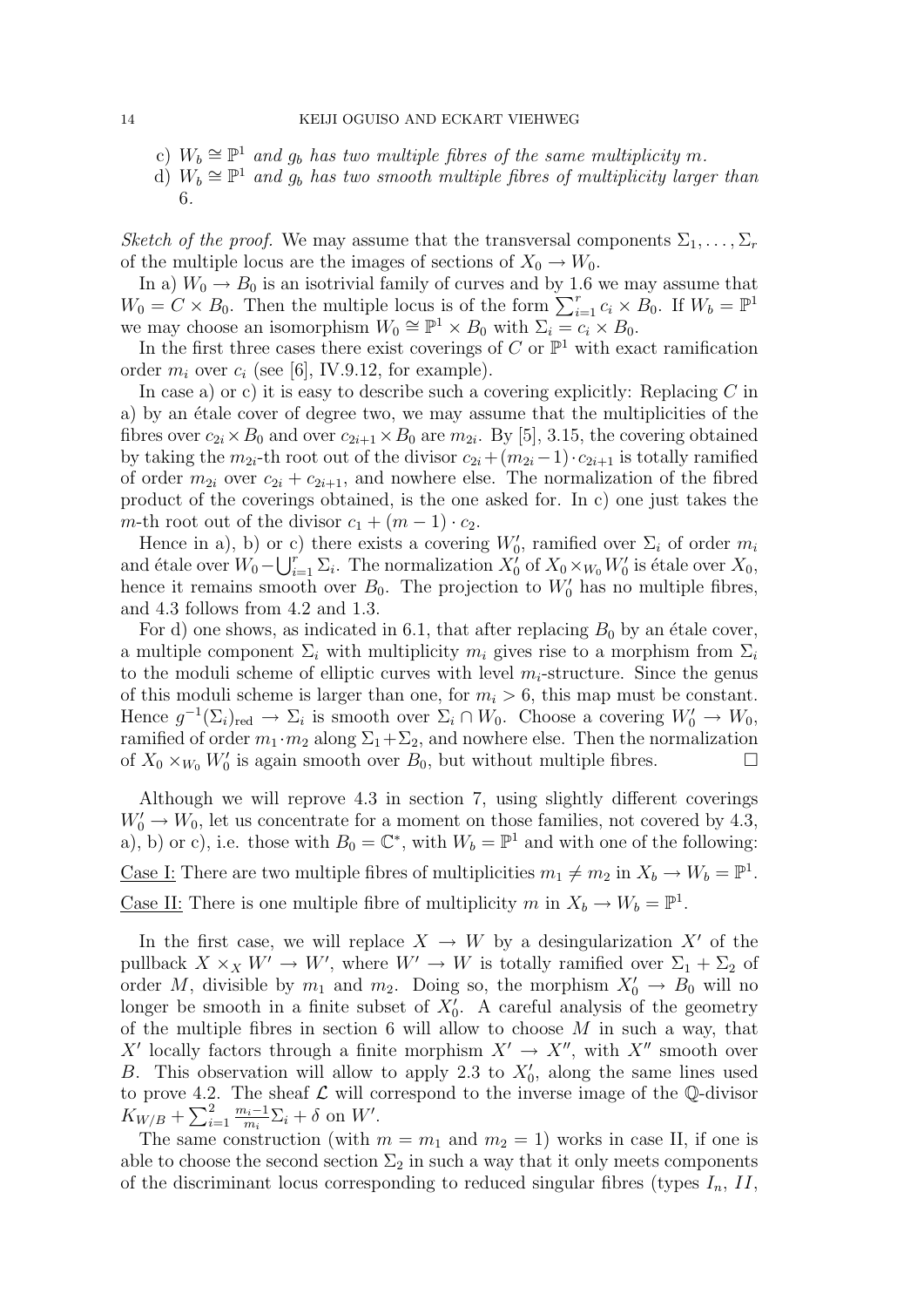III or IV). To find such a section, we will have to study the discriminant locus in section 5. There we will use in an essential way that  $\chi(\mathcal{O}_{X_b}) \geq 2$ , a condition which fortunately holds true in case II.

## 5. Constantness of the Weyl system

If  $\chi(\mathcal{O}_F) > 2$ , for a general fibre F of  $f: X \to B$ , then the triviality of the variations of Hodge structures forces the part of the discriminant locus which corresponds to non-reduced non-multiple fibres to be étale over  $B_0$ .

**Proposition 5.1.** Let  $f_0: X_0 \stackrel{g_0}{\longrightarrow} W_0 \stackrel{h_0}{\longrightarrow} B_0$  be a smooth projective family of minimal elliptic surfaces with  $\chi(\mathcal{O}_{X_b}) \geq 2$  and  $\kappa(X_b) = 1$ , for all  $b \in B_0$  and  $X_b = f^{-1}(b)$ . Assume that  $B_0 = \mathbb{C}^*$  or that  $B_0$  is an elliptic curve. Let

$$
D^{(0)} = \sum_{i=s+1}^{\ell} D_i
$$

be the part of the discriminant locus in  $W_0$ , which corresponds to singular fibres of types  $I_j^*$   $(j \geq 0)$ ,  $II^*$ ,  $III^*$  or  $IV^*$ . Then  $D^{(0)}$  is étale over  $B_0$ , the restriction  $g_0^{-1}(D^{(0)}) \rightarrow D^{(0)}$  is locally equi-singular, and  $D^{(0)} \cap \Sigma^{(0)} = \emptyset$  for the multiple locus  $\Sigma^{(0)}$  of  $X_0 \to W_0$ .

The condition  $\chi(\mathcal{O}_{X_b}) \geq 2$  is needed in the proof of the following description of the -2 classes in the Néron-Severi group  $NS(X_b)$  of  $X_b$ .

**Lemma 5.2.** Let  $g_b: X_b \to W_b$  be a minimal elliptic surface of Kodaira dimension one with  $\chi(\mathcal{O}_{X_b}) \geq 2$ . Define the numbers  $n_i$ ,  $m_j$  and  $l_k$  as the number of reducible fibres, according to the following list:

| type      | $m$ <sup>1</sup> i | $IV$ or | $III$ or                | $I_i^*$ | $II^*$    | $III^*$ | IV* |
|-----------|--------------------|---------|-------------------------|---------|-----------|---------|-----|
|           | (m > 1, i > 4)     | $nI_3$  | $mI_2$                  |         |           |         |     |
| number    |                    |         |                         |         |           |         |     |
| of fibres | $n_i$              | $n_3$   | n <sub>2</sub>          | $m_i$   | $\iota_8$ | l 7     |     |
| Euler     |                    |         |                         |         |           |         |     |
| number    |                    |         | 4 or 3   3 or 2   $j+6$ |         | 10        |         |     |

Let  $N_b = \langle \alpha \in NS(X_b); (\alpha.F) = 0 \text{ and } (\alpha.\alpha) = -2 \rangle / \mathbb{Q} \cdot F \cap NS(X_b)$ be the root lattice. Then

- i)  $N_b$  is generated by the classes of irreducible components of reducible fibres of  $q_b$ .
- ii) The numbers  $n_i, m_j$  and  $l_k$  are uniquely determined by  $N_b$  and by its decomposition

$$
N_b \simeq \bigoplus_{i \geq 2} A_i^{\oplus n_i} \oplus \bigoplus_{j \geq 0} D_{j+4}^{\oplus m_j} \oplus \bigoplus_{k=6}^8 E_k^{\oplus l_k}
$$

in indecomposable sublattices.

Proof. The assertion ii) follows from i) and from the well-known uniqueness of the decomposition of  $N_b$  (see for example [9], Proposition 11.3).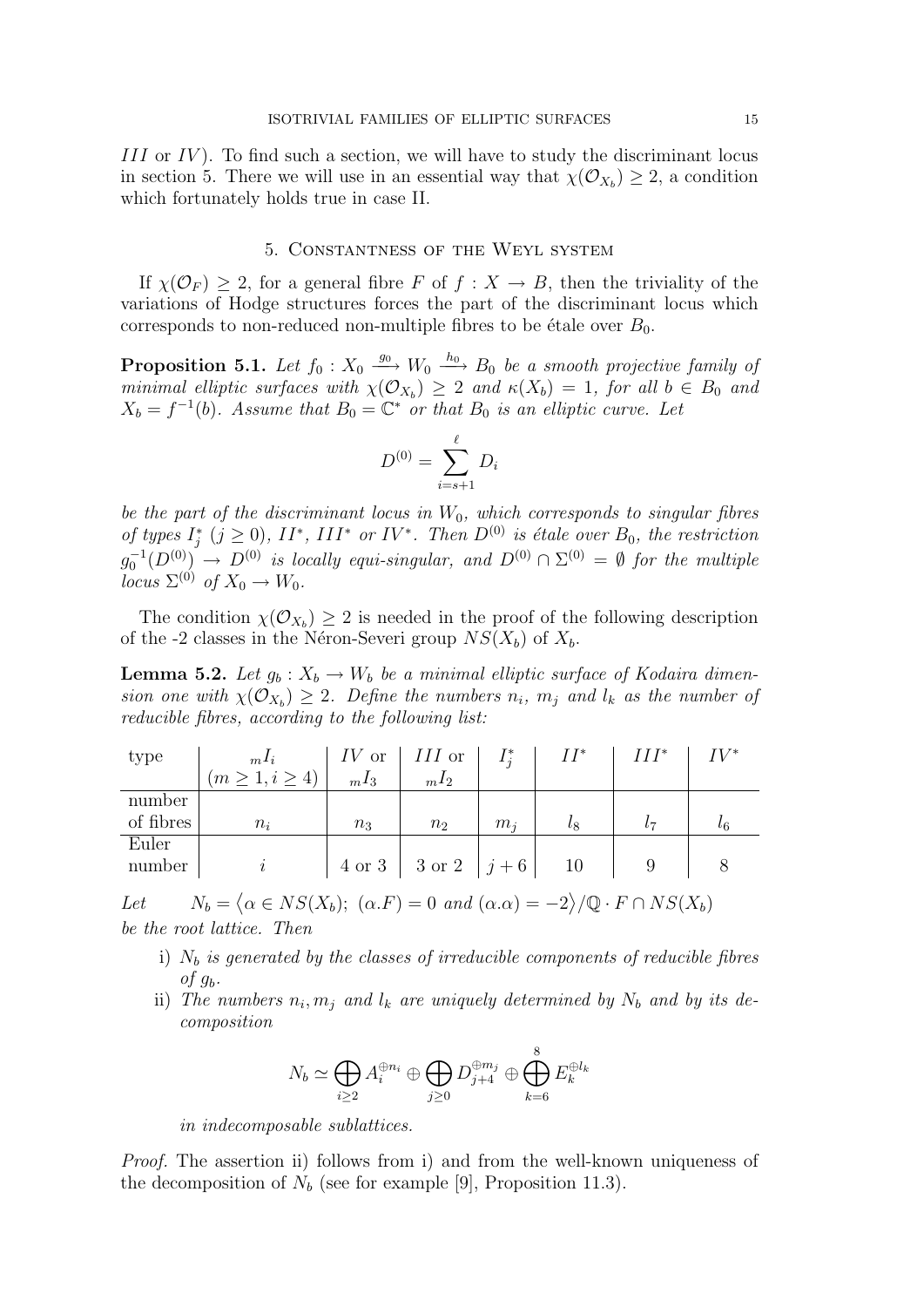For i) let  $[D] \in NS(X_b)$  be a representative of a class  $\alpha \in N$ , with  $(D.D) = -2$ . Since  $K_{X_b}$  is numerically equivalent to  $a \cdot F$ , for some  $a \in \mathbb{Q}$ , one obtains from the Riemann Roch formula

$$
\chi(\mathcal{O}_{X_b}(D)) = \frac{D.(D - K_{X_b})}{2} + \chi(\mathcal{O}_{X_b}) = -1 + \chi(\mathcal{O}_{X_b}) > 0.
$$

Therefore  $H^0(\mathcal{O}_{X_b}(D)) \neq 0$  or  $H^0(\mathcal{O}_{X_b}(K_{W_b} - D)) \neq 0$ . Since  $[K_{W_b} - D] = [-D]$ in  $N_b$ , replacing  $\alpha$  by  $-\alpha$  we may assume that  $\alpha$  is represented by an effective divisor  $\Sigma \alpha_i D_i$ . Since  $0 = (\alpha F) = \Sigma \alpha_i (D_i F)$  one finds the  $D_i$  to be irreducible components of the fibres of  $q_b$ , and one may assume that those are components of reducible fibres. One obtains i) from the classification of the singular fibres (see  $[1]$ , for example).

*Proof of 5.1.* Let  $\mathcal{B} = \mathbb{C} \to B_0$  be the universal covering of  $B_0$  and denote the pullback of  $X_0 \to W_0 \to B_0$  by

$$
\tilde{f} : \mathcal{X} \stackrel{\tilde{g}}{\longrightarrow} \mathcal{W} \stackrel{\tilde{h}}{\longrightarrow} \mathcal{B}.
$$

Then  $R^2 \tilde{f}_* \mathbb{Z}_{\mathcal{X}}$  is a constant system, i.e. we have a global marking

$$
\tau: R^2 \tilde{f}_* \mathbb{Z}_{\mathcal{X}} \xrightarrow{\cong} H^2 \times \mathcal{B}
$$

for  $H^2$  a lattice isomorphic to  $H^2(X_b, \mathbb{Z})$ . Recall that any invertible sheaf  $\mathcal L$  on  $\mathcal X$  defines a constant subsystem

$$
c_1(\mathcal{L}|_{X_b})_{b \in \mathcal{B}} \subset R^2 \tilde{f}_* \mathbb{Z}_{\mathcal{X}}.
$$

In particular, if  $H$  is the inverse image of a relative ample invertible sheaf on  $X_0 \to B_0$ , we can define the constant system  $(R^2 \tilde{f}_* \mathbb{Z}_{\mathcal{X}})_{\text{prim}} = [\mathcal{H}]^{\perp}$  in  $R^2 \tilde{f}_* \mathbb{Z}_{\mathcal{X}}$ . Restricting  $\tau$  one obtains an isomorphism

$$
\tau^{\perp} : (R^2 \tilde{f}_* \mathbb{Z}_{\mathcal{X}})_{\text{prim}} \xrightarrow{\cong} H^{\perp} \times \mathcal{B},
$$

where  $H^{\perp} \subset H^2$  is a sublattice. Using  $\tau^{\perp}$ , we define the global period map

$$
p: \mathcal{B} \longrightarrow \text{Grass}(k, H^{\perp})
$$
 by  $p(b) = (\tau^{\perp}(H^0(X_b, \Omega^2_{X_b})) \subset H^{\perp} \otimes \mathbb{C}).$ 

Since  $\mathcal{B} = \mathbb{C}$  is a Zariski-open subset of  $\mathbb{P}^1$ , we may apply [19], Theorem 7.22, and we find p to be constant. Hence  $\tilde{f}_* \Omega^2_{\mathcal{X}/\mathcal{B}}$  is a flat vector bundle, that is, there exists a linear subspace  $T \subseteq H^{\perp} \otimes \mathbb{C}$ , such that  $\tau^{\perp}$  induces an isomorphism

$$
\tilde{f}_*\Omega^2_{\mathcal{X}/\mathcal{B}} \stackrel{\cong}{\longrightarrow} T \otimes \mathcal{O}_{\mathcal{B}}.
$$

We define  $NS = T^{\perp} \cap H_{\mathbb{Z}}^2$  and consider the corresponding constant system

$$
\tau: \mathcal{NS} \xrightarrow{\cong} NS \times \mathcal{B}.
$$

By the Leftschetz  $(1,1)$  Theorem,  $\mathcal{N} \mathcal{S}$  is the system consisting fibrewise of the Néron-Severi groups  $NS(X_b)$  (Note that in general, the system  $NS(X_b)$  is far from being constant).

Next we consider the constant subsystem  $C_1$ , defined by the relative dualizing sheaf  $\omega_{\mathcal{X}/\mathcal{B}}$ , and the sublattice  $c_1 \subset H^2$ , with  $\tau(\mathcal{C}_1) = c_1 \times \mathcal{B}$ . Of course,  $\mathcal{C}_1 \subset \mathcal{NS}$ and  $(c_1.c_1) = 0$ . Taking the quotient we obtain

$$
\tau': \mathcal{S} = \mathcal{C}_1^{\perp}/\mathcal{C}_1 \otimes_{\mathbb{Z}} \mathbb{Q} \cap \mathcal{NS} \xrightarrow{\cong} S \times \mathcal{B} = c_1^{\perp}/c_1 \otimes_{\mathbb{Z}} \mathbb{Q} \cap NS.
$$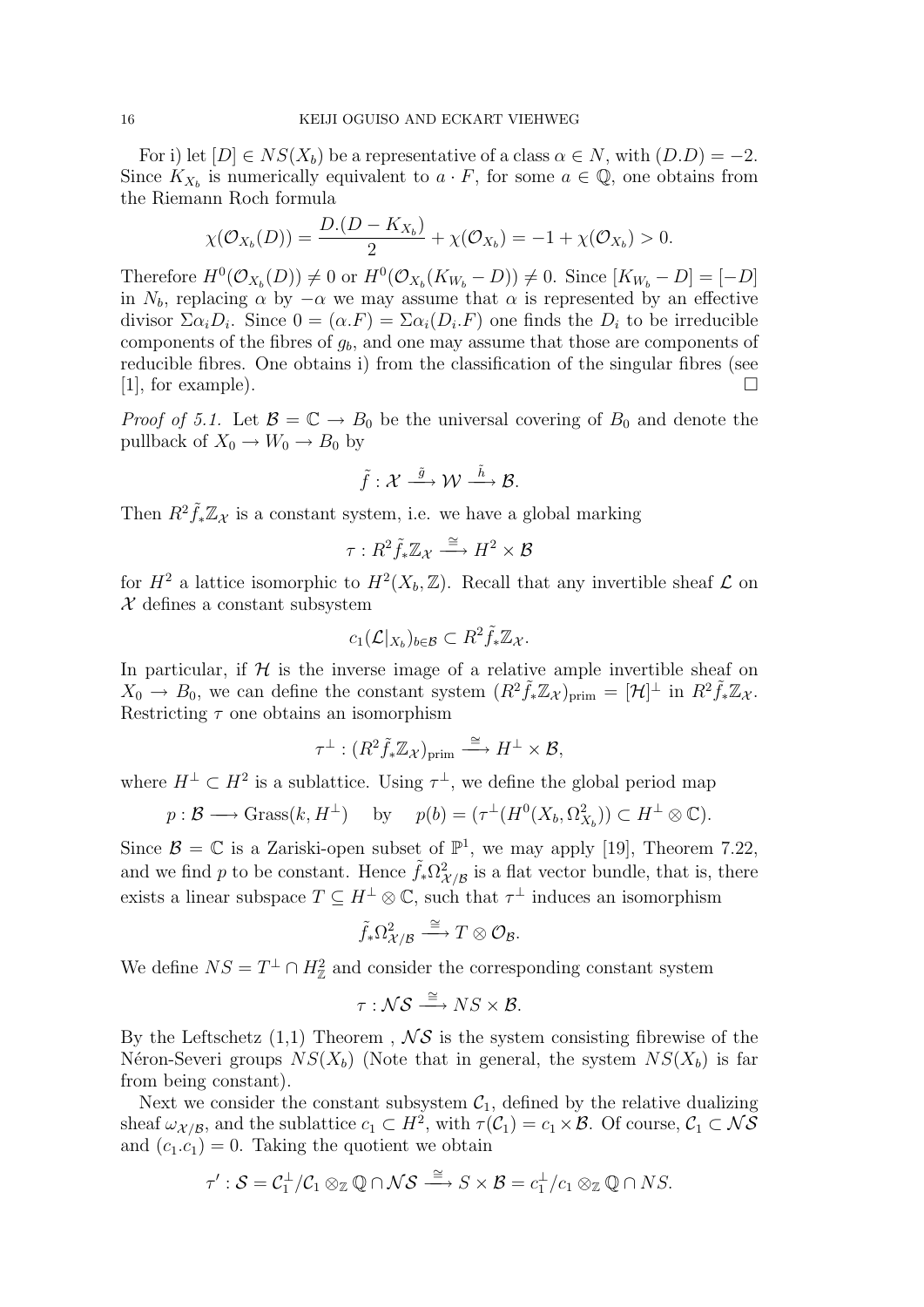Up to now, we obtained a constant system  $\mathcal S$  consisting fibrewise of

$$
\{a_b \in NS(X_b); \ a_b.c_1(\omega_{X_b}) = 0\}
$$

modulo rational multiples of  $c_1(\omega_{X_b})$ . Since  $\kappa(X_b) = 1$ ,  $c_1(\omega_{X_b})$  is some positive multiple of the class of a fibre  $[F_b]$  of  $X_b \to W_b$ . Note that the intersection form on  $H^2(X_b, \mathbb{Z})$  descends to the one on S, since the condition

$$
(\alpha.c_1(\omega_{X_b})) = (\beta.c_1(\omega_{X_b})) = 0
$$

implies that

$$
(\alpha.\beta) = ((\alpha + a \cdot c_1(\omega_{X_b})).(\beta + b \cdot c_1(\omega_{X_b}))).
$$

S is a negative definite lattice. Consider the sublattice

$$
N := \langle \alpha \in S; (\alpha \cdot \alpha) = -2 \rangle
$$

and the corresponding constant system

$$
\mathcal{N} \stackrel{\cong}{\longrightarrow} N \times \mathcal{B}.
$$

This  $\mathcal N$  is a family of lattices, which fibrewise corresponds to the lattice  $N_b$ described in 5.2. In particular, the numbers  $n_i$ ,  $m_j$ , and  $l_k$  defined in 5.2 are independent of  $b \in \mathcal{B}$ , and by definition of  $n_i$   $(i \geq 4)$ ,  $m_j$ , and  $l_k$  one obtains

**Claim 5.3.** The number of singular fibres of type  $I_i$  ( $i \geq 4$ ),  $I_j^*$ ,  $II^*$ ,  $III^*$  and  $IV^*$  in  $X_b \to W_b$  is independent of  $b \in B_0$ .

To finish the proof of 5.1 we need the constantness of the local Euler numbers. For  $p \in \mathcal{W}$  choose small disks  $\Delta^2_{(x,y)} \subset \mathcal{W}$  with center p, and  $\Delta_x \subset \mathcal{B}$  with center  $\tilde{h}(p)$ , such that  $\tilde{h}|_{\Delta^2_{(x,y)}} : \Delta^2_{(x,y)} \to \Delta_x$  is the projection of the first factor. For  $\epsilon > 0$  sufficiently small and  $\alpha \in \mathbb{C}$ , with  $|\alpha| < \epsilon$ , we write  $L_{\alpha,\epsilon} = (x - \alpha \cdot y = t)$ , and  $\Delta^2 = \bigcup_{|t| < \delta} L_{\alpha,t}$ . Hence  $\tilde{g}^{-1}(L_{\alpha,t}) \to L_{\alpha,t}$  is a family of smooth, local elliptic surfaces, parameterized by  $t$ .

The Euler numbers of  $\tilde{g}^{-1}(L_{\alpha,t})$  are independent of t, and they are the sum of the Euler numbers of the singular fibres of  $\tilde{g}^{-1}(L_{\alpha,t}) \to L_{\alpha,t}$ .

Let again  $D_1, \ldots, D_\ell$  be the components of the discriminant locus and let  $e_i$ be the Euler number of the general fibre over  $D_i$ . We assume, renumbering  $D_1, \ldots, D_\ell$  if necessary, that  $e_1 \leq e_2 \leq \ldots \leq e_\ell$  $\sum$  $D_{\ell}$  if necessary, that  $e_1 \leq e_2 \leq \ldots \leq e_{\ell}$ . Assume that for  $i_0$  the divisor  $\ell$ <br> $\ell = i_0+1$   $D_i$  is étale over  $B_0$ , but  $\sum_{i=i_0}^{\ell} D_i$  is not. Hence there exists  $p \in \mathcal{W}$ , where for a suitable choice of  $\epsilon$ ,

$$
\tilde{g}^{-1}(L_{0,0}) \longrightarrow L_{0,0}
$$

has just one singular fibre, whereas the number of singular fibres in

$$
\tilde{g}^{-1}(L_{0,t}) \longrightarrow L_{0,t}
$$

is larger than or equal to two. Hence the Euler number of  $\tilde{g}^{-1}(p)$  is strictly larger than  $e_{i_0}$ . By 5.3 this is only possible for  $e_{i_0} < 4$ .

Since  $e_i \geq 6$ , for the components corresponding to singular fibres of types  $I_b^*$ ,  $II^*, III^*, IV^*,$  we obtain that the union of the corresponding components is étale over the base. Also, those components can not meet the multiple locus, since the reduced fibre of an intersection point must be a Newton polygon of length larger than or equal to 6, contradicting again 5.3.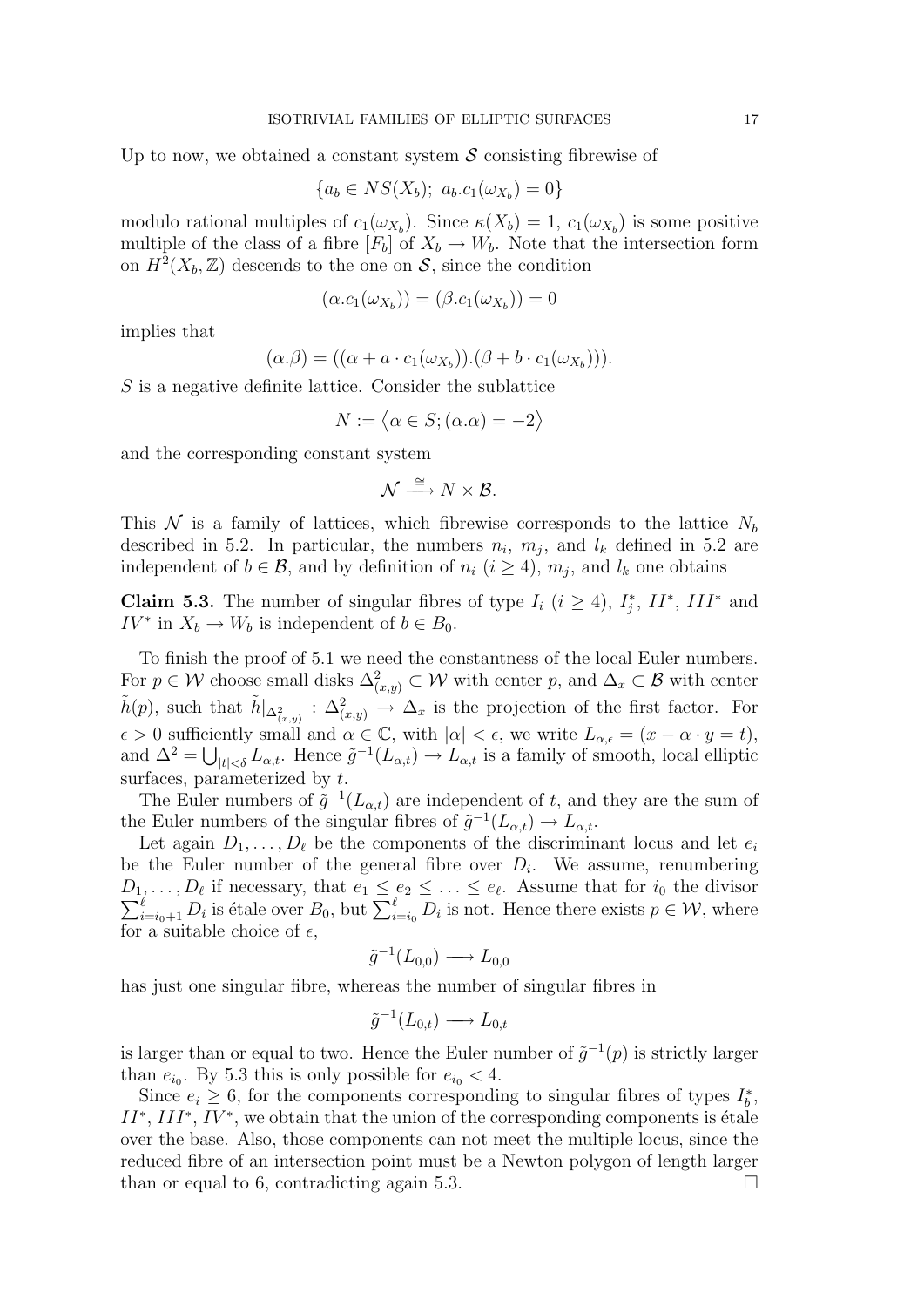Remark 5.4. The method used to prove 5.1 gives a bit more. The constantness of the local Euler numbers and 5.3 exclude for example, that some  $p \in W_0$  lies on two components  $D_1$  and  $D_2$  of the discriminant locus, which correspond to fibres of type  $I_{b_1}, I_{b_2}$  with  $b_1 + b_2 \ge 5$ .

Nevertheless, the method is not strong enough, to imply the étaleness of the whole discriminant locus. For example it can not exclude that  $D_1$ , a component corresponding to  $I_1$ , has a cusp. Such examples exist locally, and two  $I_1$ -fibres degenerate towards a II-fibre in such a point.

#### 6. Standard modifications of multiple fibres

Let  $f_0 : X_0 \to W_0 \to B_0$  be a smooth family of minimal elliptic surfaces. We assume that the multiple locus  $\Sigma^{(0)} = \sum_{i=1}^{r} \Sigma_i$  and the non-normal locus of  $g_0^{-1}(\Sigma^{(0)})_{\text{red}}$  consists of the union of disjoint sections. Let  $m_1, \ldots, m_r$  be the multiplicities of  $g_0^{-1}(\Sigma_1), \ldots, g_0^{-1}(\Sigma_r)$ , respectively. The multiple locus can meet other components of the discriminant locus. An example, due to Moishezon, is given in [7], 7.4, where  $\Sigma_i$  is not contained in the discriminant locus, but meets a component  $D_1$  of type  $I_n$ . In this example,  $\Sigma_i$  is an  $m_i$ -fold tangent to  $D_1$ . In fact, it is easy to show, that  $\Sigma_i$  can only meet the discriminant locus in components of  $J_{\infty}$ , and this intersection can not be transversal. For components of type  $I_n^*$ ,  $II^*$ , III<sup>\*</sup> and IV<sup>\*</sup>, this has been part of 5.1, at least if  $B_0 = \mathbb{C}^*$  or an elliptic curve.

Consider a finite covering  $W'_0 \to W_0$  which is totally ramified of order  $m_i$  and étale over  $W_0$  −  $\Sigma_i$ , in a neighborhood of  $\Sigma_i$ . The normalization  $X'_0$  of  $X_0 \times_{W_0} W'_0$ is étale over  $X_0$ , and one obtains an étale Galois cover  $\Gamma'_i \to \Gamma_i = g_0^{-1}(\Sigma_i)_{\text{red}}$ . Hence  $\Gamma_i'$  has a fixed point free action of  $\mathbb{Z}/m_i\mathbb{Z}$ , and the only singular fibres of  $\Gamma'_i \to \Sigma'_i = (\Sigma_i \times_{W_0} W'_0)_{\text{red}}$  are smooth elliptic curves or Newton polygons of length divisible by  $m_i$ .

**Remark 6.1.** The *j*-invariant might be non constant along  $\Sigma_i$ . Although not needed in the sequel, let us point out some obvious obstructions for this to happen, in case  $B_0 = \mathbb{C}^*$ . If  $J_i$  denotes the Jacobian of  $\Gamma'_i$ , we can assume (replacing  $B_0$  by an étale cover) that  $J_i$  has a level  $m_i$ -structure. Hence the j-invariant factors through  $\Sigma_i' \to X_1(m_i)$ , where  $X_1(m_i)$ , is the moduli curve parameterizing elliptic curves with a level  $m_i$ -structure. By [18], 1.6.4,  $g(X_1(m_i)) = 0$  implies that  $m_i \leq 6$ . Using the additional information, that the translation by one of the sections of order  $m_i$  can only have fixed points in two fibres (the ones over  $\{0,\infty\}\subseteq\mathbb{P}^1=B$ , one can exclude the case  $m_i=6$ , but not the others.

For the proof of 0.1 we will need a slightly different description of the multiple locus. For example, if  $X_b \to W_b$  is an elliptic surface with two multiple fibres of multiplicities  $m_1$  and  $m_2$ , we have to replace  $W_0$  by a covering  $W'_0$ , totally ramified of order divisible by  $lcm(m_1, m_2)$ . The normalization of the pullback of  $X_0$  will have no multiple fibres anymore, but it might not allow a model, smooth over  $B_0$ . So in order to apply 2.3, along the same line we did in 4.2, we have to construct a model  $X'_0$  for which we control the sheaf  $\Omega^2_{X'_0/B_0}(\log \Delta')'$ , defined in 2.2.

**Lemma 6.2.** Assume that the multiple locus  $\Sigma^{(0)}$  of

$$
X_0 \xrightarrow{g_0} W_0 \xrightarrow{h_0} B_0
$$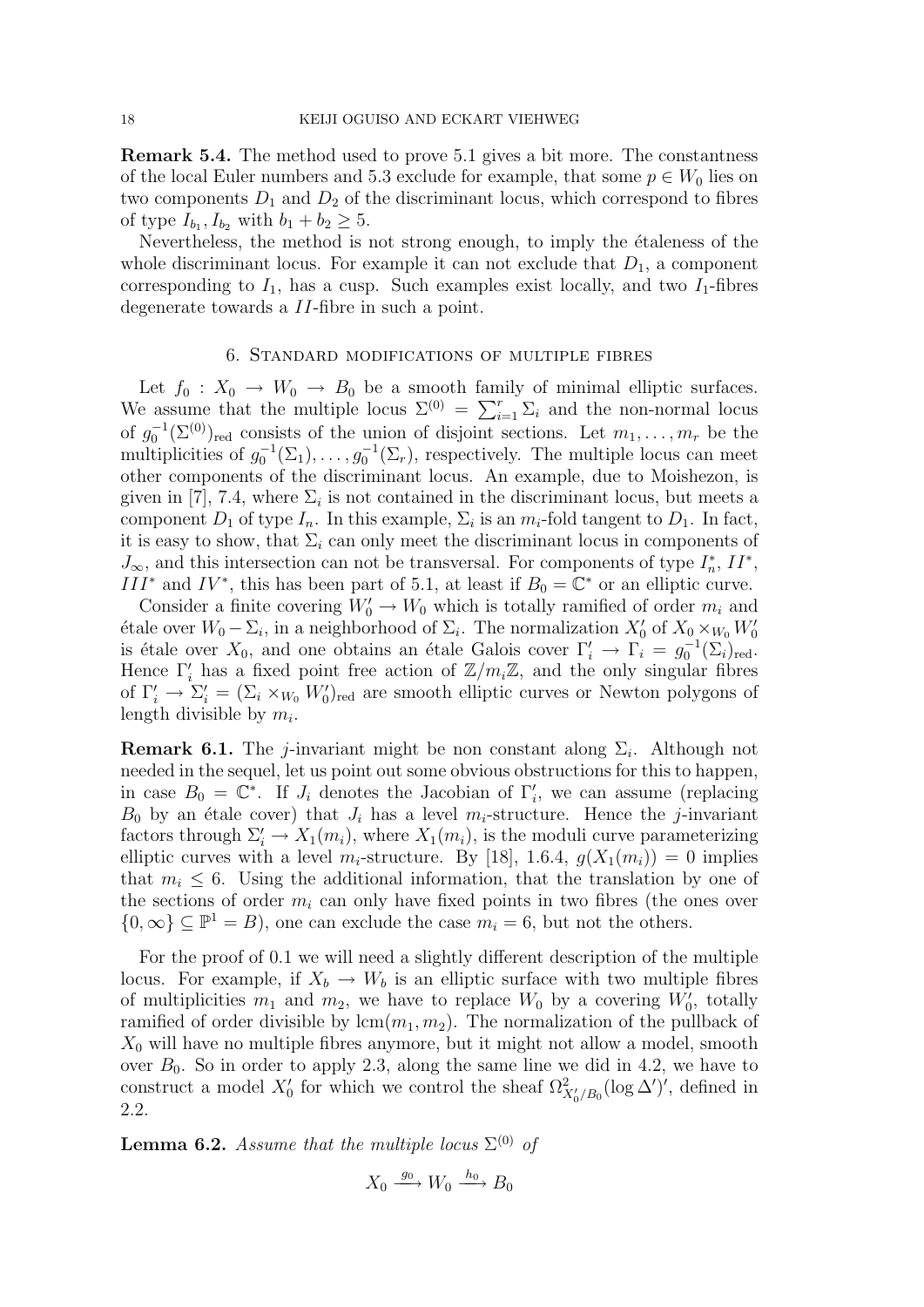consists of sections, as well as the non-normal locus of  $g_0^{-1}(\Sigma^{(0)})_{\text{red}}$ . Then we can attach to each component  $\Sigma_i$  of  $\Sigma^{(0)}$  a number  $\mu_i$ , divisible by the multiplicity  $m_i$ of  $\Gamma_i = g_0^{-1}(\Sigma_i)$  with the following property.

Let  $\tau: W_0' \to W_0$  be a covering, totally ramified of order M, divisible by  $\mu_i$ , along  $\Sigma_i$  and unramified over  $U - \Sigma_i$  for a neighborhood U of  $\Sigma_i$  in  $W_0$ . Then there exists a commutative diagram of projective morphisms



such that in a neighborhood of  $g'_0^{-1} \tau^{-1}(\Sigma_i)$  the following conditions hold true:

- i)  $X'_0$  is non-singular and  $\tau'$  induces a birational morphism  $X'_0 \to X_0 \times_{W_0} W'_0$ , biregular over  $\tau^{-1}(W_0 - \Sigma^{(0)})$ .
- ii)  $f_0' = h_0' \circ g_0'$  is smooth, outside of a finite number of points  $t_1, \ldots, t_k$ .
- iii) For each of the points  $t_i$  in ii), there exists a factorization

$$
X'_0 \xrightarrow{\sigma'} X''_0 \xrightarrow{\delta'} X_0
$$
  
\n
$$
y'_0 \downarrow \qquad \qquad y''_0 \qquad \qquad y_0
$$
  
\n
$$
W'_0 \xrightarrow{\sigma} W''_0 \xrightarrow{\delta} W_0
$$
  
\n
$$
h'_0 \downarrow \qquad \qquad h''_0 \qquad \qquad h_0
$$
  
\n
$$
B_0 \xrightarrow{\equiv} B_0 \xrightarrow{\equiv} B_0
$$

with  $h''_0 \circ g''_0$  smooth in  $\sigma'(t_j)$  and  $\sigma'$  finite over a neighborhood of  $t_j$ .

*Proof.* In what follows we will work locally in  $U$ , but by abuse of notations we will write  $U = W_0$  and  $\Sigma = \Sigma_i$ .

Consider first the case where the reduced general fibre of  $\Gamma = g_0^{-1}(\Sigma) \to \Sigma$ is a smooth elliptic curve. Let us assume for a moment that  $W_0'' \to W_0$  has ramification order m, the multiplicity of  $\Gamma$ . Then the normalization

 $\tilde{g}: \tilde{X}_0 \longrightarrow W''_0 \quad \text{ of } \quad pr_2: X_0 \times_{W_0} W''_0 \longrightarrow W''_0$ 

is étale over  $X_0$ , hence smooth over  $B_0$ . However  $\Gamma_{\text{red}} \simeq \tilde{\Gamma} = \tilde{g}^{-1}(\Sigma'')$ , for  $\Sigma'' = \tau^{-1}(\Sigma)_{\text{red}}$  might be singular. The fibres of  $\tilde{\Gamma} \to \Sigma''$  are smooth elliptic curves or reduced Newton-polygons. Therefore  $\tilde{\Gamma}$  has at most rational Gorenstein singularities.

Let q be one of those singularities,  $p = \tilde{g}_0(q)$ . We choose local parameters  $(x, y)$ on  $W_0$  in p, such that  $\Sigma$  is the zero set of y and such that x is the pullback of a local parameter on  $B_0$  in  $h(p)$ . So the branched cover  $\tau : W''_0 \to W_0$  is locally given by  $\tau^* y = w^m$  and  $\tau^* x = x''$ , for parameters w and  $x''$  on  $W_0''$ .

Considering the projection given by  $w$  and the morphism induced in a neighborhood of q in  $\tilde{X}_0$ , we obtain a family of surfaces with a smooth general fibre and with an isolated rational Gorenstein singularity in the special fibre  $w = 0$ . By [3] such a singularity allows a simultaneous resolution, after taking a further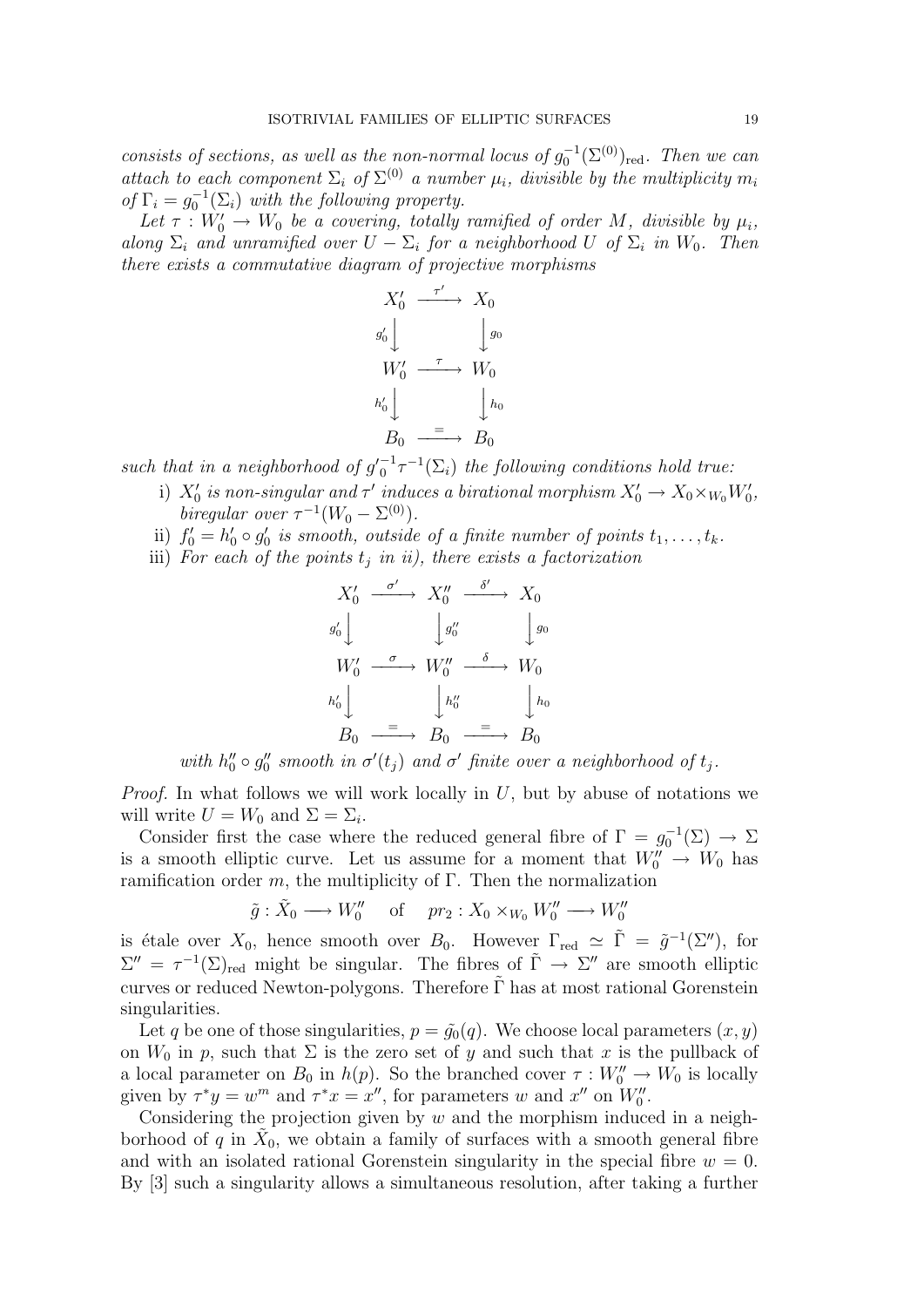branched covering, totally ramified over  $w = 0$ . Hence, replacing m by  $m \cdot \nu$  for some  $\nu = \nu(q)$  depending on q, we may assume that the normalization  $\tilde{X}_0$  of  $X_0 \times_{W_0} W_0''$  has a small resolution  $\pi : X_0'' \to \tilde{X}_0$ . In particular,  $g''_0^{-1}(\Sigma'') = \Gamma''$ is smooth and the fibres of  $\Gamma'' \to \Sigma''$  are reduced curves with at most ordinary double points as singularities, at least over a neighborhood of the given point.

To do this simultaneously for all points over Γ, we have to choose  $\mu$  to be divisible by m and by  $\nu(q)$  for all singular points in  $\Gamma_{\text{red}}$ . For any multiple M of  $\mu$ let  $W'_0 \to W_0$  be the corresponding covering. Locally, for the point q considered above,  $X'_{0}$  can be chosen to be the covering of  $X''_{0}$ , totally ramified along  $\Gamma''$  of order  $\frac{M}{m \cdot \nu(q)}$ . Since  $\Gamma''$  is non-singular,  $X'_0$  is non-singular, and i) holds true. The conditions ii) and iii) follow from the construction of  $X'_0$ .

If the general fibre of  $\Gamma_{\text{red}} \to \Sigma$  is a Newton polygons of length b (hence of type  $I_b$ , the construction of  $X'_0$  is quite similar. All fibres of  $\Gamma_{\text{red}} \to \Sigma$  are of type  $I_a$ , for  $a \geq b$ . Again we start with  $W_0'' \to W_0$ , totally ramified of order m and with the normalization  $\tilde{g}: \tilde{X}_0 \to W''_0$ . The non-smooth locus of  $\Gamma_{\text{red}} = \tilde{\Gamma} \to \Sigma''$  consists of b disjoint sections, say  $L_1, \ldots, L_b$  and of a finite number of points in  $\tilde{\Gamma} - (L_1 \cup$  $\ldots \cup L_b$ ). For the latter, the argument given above works. In fact, if q is one of the isolated points,  $\Gamma$  –  $(L_1 \cup ... \cup L_b)$  has again a rational Gorenstein singularity in q, and choosing a larger covering there exists a simultaneous resolution.

Along  $L_i$ , the morphism  $\tilde{\Gamma} \to \Sigma''$  is equi-singular. Hence for  $W_0' \to W_0''$  totally ramified over  $\Sigma''$ , we can simultaneously resolve the singularities in the normalization of  $X_0'' \times_{W_0'} W_0''$  which are lying over  $L_i$ .

The morphism  $f_0'$  constructed in 6.2 is smooth outside of a finite number of points  $t_1, \ldots, t_k$ . As in 2.2, for  $T = \{t_1, \ldots, t_k\}$ , let  $(\Omega^2_{X'_0/B_0})' = \omega'_{X'_0/B_0}$  be the image of  $\Omega^2_{X'_0} \to \omega_{X'_0/B_0}$ .

**Corollary 6.3.** For M and  $\tau'$  as in 6.2 and for  $U' = (g_0 \circ \tau')^{-1}(U)$ , one has a natural inclusion

$$
\varphi: \tau'^* \omega_{X_0/B_0}|_{U'} \longrightarrow \omega'_{X'_0/B_0}|_{U'}.
$$

*Proof.* Both sheaves are subsheaves of  $\omega'_{X_0'/B_0}$ , hence in order to show that the inclusion  $\tau'^* \omega_{X_0/B_0} \to \omega_{X'_0/B_0}$  factors through  $\omega'_{X'_0/B_0}$ , we can argue locally in a neighborhood of  $t_i \in T$ .

Using the notation from 6.2 iii), one has (locally in a neighborhood of  $t_i$ ) a diagram

$$
\sigma'^* \Omega^2_{X_0''} \longrightarrow \sigma'^* \omega_{X_0''/B_0} \stackrel{\subset}{\longleftarrow} \delta'^* \sigma'^* \omega_{X_0/B_0}
$$
  

$$
\downarrow \subset \qquad \qquad \downarrow \subset
$$
  

$$
\Omega^2_{X_0'} \longrightarrow \omega'_{X_0'/B_0} \longrightarrow \omega_{X_0'/B_0}
$$

and 6.3 holds true.  $\Box$ 

Remark 6.4. The corollary 6.3 obviously remains true in the following situation: Let  $\Theta \subset W_0$  be a section, such that  $g_0^{-1}(\Theta)$  is non-singular and such that  $g_0^{-1}(\Theta) \to \Theta$  is smooth outside of a finite number of points. Let  $W'_0 \to W_0$  be (locally near  $\Theta$ ) a covering, totally ramified of order M along  $\Theta$  and unramified elsewhere. Then  $X'_0 = X_0 \times_{W_0} W'_0$  is non singular,  $X'_0 \to B_0$  is smooth outside of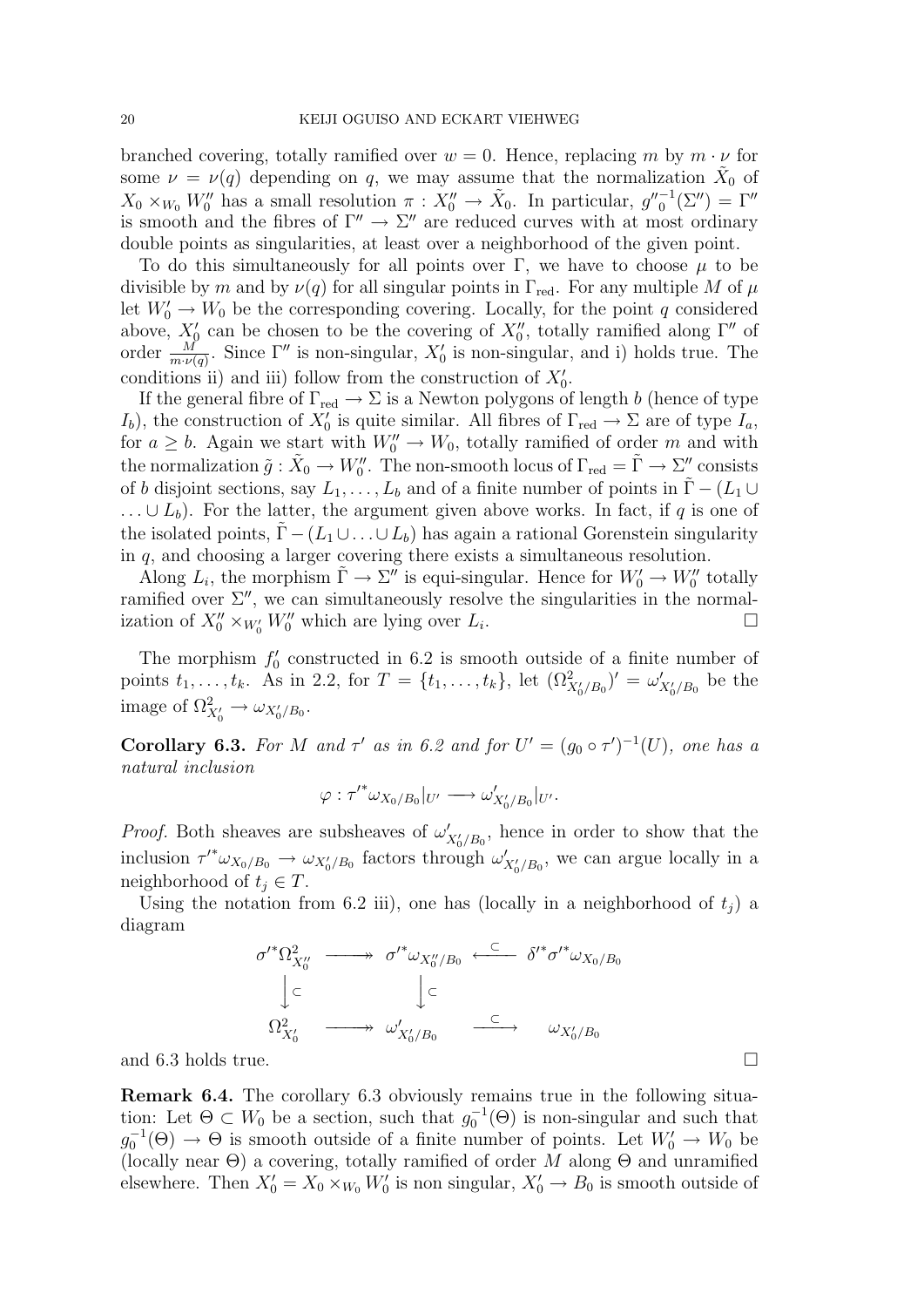a finite number of points, and there is (locally) a natural inclusion

$$
\varphi: pr_1^* \omega_{X_0/B_0} \longrightarrow \omega'_{X'_0/B_0}.
$$

#### 7. The proof of 0.1 for families of elliptic surfaces

Let  $f: X \to B$  be a family of minimal elliptic surfaces, smooth over  $B_0 = B-S$ and with  $\kappa(X_b) = 1$  for  $b \in B_0$ . At the beginning of section 4 we proved that f is birationally isotrivial, in case  $B = B_0$  is an elliptic curve. Hence we will restrict ourselves to the case  $B_0 = \mathbb{C}^*$ , in this section.

By 4.3 we only have to consider families of elliptic surfaces with one or two multiple fibres. Nevertheless, since the arguments used here apply to all other cases as well, we will not make this restriction.

For the relative Iitaka fibration  $X_0 \stackrel{g_0}{\longrightarrow} W_0 \stackrel{h_0}{\longrightarrow} B_0$ , constructed in section 3,  $h_0: W_0 \to B_0$  is a smooth family of curves. By 1.6 we may write  $W_0 = C \times B_0$ , and 3.3 allows to assume that the multiple locus  $\Sigma^{(0)}$  in  $W_0$  consists of disjoint sections. Replacing  $C$  by an étale cover, and using 1.3 we are allowed to assume that  $g_b: X_b \to W_b = C$  has more than 2 multiple fibres, provided  $g(W_b) \geq 1$ .

The further construction depends on the number and type of the singular fibres:

Case I: The degree r of  $\Sigma^{(0)}$  over  $B_0$  is larger than or equal to 2.

<u>Case II:</u> If  $r = 1$ , we have to find a second section  $\Theta$ , with  $g_0^{-1}(\Theta) \to \Theta$  smooth outside of a finite number of points, and with  $g_0^{-1}(\Theta)$  non-singular.

For  $g(W_b) > 0$ , we were allowed to assume that  $r > 1$ , hence it is sufficient to construct  $\Theta$  for  $W_0 \simeq \mathbb{P}^1 \times B_0$ . Then the canonical bundle formula and the assumption  $\kappa(X_b) = 1$  imply that  $\deg(g_{b*}\omega_{X_b/W_b}) = \chi(\mathcal{O}_{X_b}) \geq 2$ . Depending on the singular fibres of  $X_b \to W_b$ , for  $b \in B_0$  in general position, we distinguish two subcases:

<u>Case II a:</u> All non-multiple singular fibres of  $X_b \to W_b$  are reduced. Hence the only singular fibres are of type  $_mI_n$ , II, III or IV. We choose for  $\Theta$  a general section of  $W_0 \to B_0$ , not meeting  $\Sigma_1$ .

<u>Case II b:</u> If  $X_b \to W_b$  has singular fibre of type  $I_n^*$ ,  $II^*$ ,  $III^*$  or  $IV^*$ , we have to be more careful. By 5.1 the  $I_n^*$ ,  $II^*$ ,  $III^*$  and  $IV^*$ -loci are disjoint in  $W_0$ , and étale over  $B_0$ . Replacing  $B_0$  again by an étale cover we find sections  $D_{s+1}, \ldots, D_{\ell'},$ corresponding to singular fibres of type  $I_n^*$ ,  $II^*$ ,  $III^*$  or  $IV^*$ . The isomorphism  $W_0 \simeq \mathbb{P}^1 \times \overline{B_0}$  can be chosen, such that  $pr_1(\Sigma_1)$ , and  $pr_1(D_i)$  are points in  $\mathbb{P}^1$ , necessarily distinct.

In fact this is obvious, for  $\ell' = s + 1$  or  $\ell' = s + 2$ . If  $\ell' > s + 2$ , we choose the isomorphism such that  $pr_1(\Sigma_1)$ ,  $pr_1(D_{s+1})$  and  $pr_1(D_{s+2})$  are points. Since  $D_i \simeq \mathbb{C}^*$ , for  $i = s + 1, \ldots, \ell'$ , and since the  $D_i$  can not meet each other or  $\Sigma_1$ , the restriction  $pr_1|_{D_i}$  can not be dominant, for  $i > s + 2$ .

For  $\Theta$  we choose the fibre of  $pr_1$  over a point in general position in  $\mathbb{P}^1$ .

Let  $\mu_i$  be the number, attached to the component  $\Sigma_i$  in 6.2 and let  $M =$ lcm $\{\mu_1, \ldots, \mu_r\}$ . We choose a covering  $\tau_0 : W'_0 \to W_0$ , totally ramified of order M over  $\Sigma_1 + \Theta$ , in case II, or ramified in each component of  $\sum_{i=1}^{r} \tau_i^* \Sigma_i$  of order  $i=1$ M, in case I, and we assume  $\tau_0$  to be unramified elsewhere.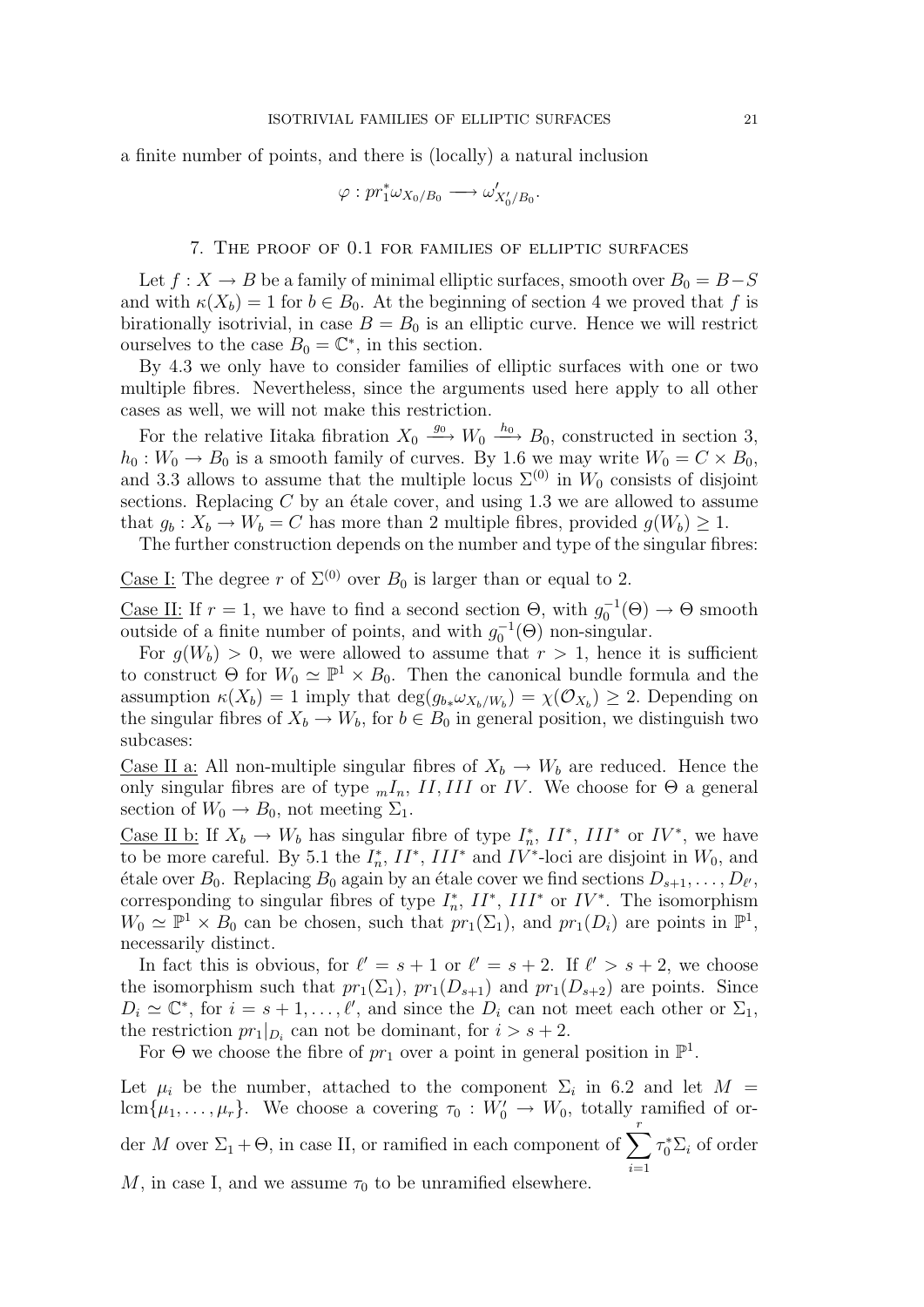Such coverings exist by [6], IV.9.12, for example. As explained in [5], 3.5 and 3.15, they can also be obtained by taking the m-root out of divisors  $A$ , with  $\mathcal{O}_{W_0}(A)$  the m-th power of an invertible sheaf.

In case II, choose  $A = \Sigma_1 + (M - 1) \cdot \Theta$ , and in case I, if r is even,

$$
A = \sum_{i=1}^{r/2} \Sigma_{2i-1} + (M - 1) \cdot \Sigma_{2i}
$$

will give the covering needed. If r and M are both odd, one can take the  $M$ -th root out of

$$
A = \Sigma_{r-2} + \Sigma_{r-1} + (M-2) \cdot \Sigma_r + \sum_{i=1}^{(r-3)/2} \Sigma_{2i-1} + (M-1) \cdot \Sigma_{2i}.
$$

If M is even, and r odd, take first the M-th root out of  $A = \Sigma_1 + (M - 1) \cdot \Sigma_2$ . On the covering obtained there are  $M \cdot (r-2)$  points left, and we proceed as in the first step.

Let  $X'_0 \to W'_0$  be the model from 6.2 over a neighborhood of  $\tau_0^{-1}(\Sigma^{(0)})$ , in both cases, and equal to  $X_0 \times_{W_0} W'_0$  over  $\Theta$ , in case II. We constructed a non-singular variety  $X'_0$  and projective morphisms

$$
X'_0 \xrightarrow{\tau'_0} X_0
$$
  
\n
$$
g'_0 \downarrow \qquad \qquad g_0
$$
  
\n
$$
W'_0 \xrightarrow{\tau_0} W_0
$$

such that  $f_0' = h_0 \circ \tau_0 \circ g_0'$  is smooth outside of a finite number of points, and such that locally in those points 6.3 (see also 6.4) holds. This remains true if we replace  $B_0$  by further étale coverings. Hence we may choose non-singular projective compactifications

$$
X' \xrightarrow{\tau'} X
$$
  
\n
$$
g' \downarrow \qquad \qquad \downarrow g
$$
  
\n
$$
W' \xrightarrow{\tau} W
$$
  
\n
$$
h' \downarrow \qquad \qquad \downarrow h
$$
  
\n
$$
B \xrightarrow{\tau} B
$$

such that  $f' = h' \circ g'$  as well as  $f = h \circ g$  satisfy the conditions stated in 3.5 (for  $B'=B$ ).

Assume that  $f: X \to B$  is not birationally isotrivial. Then 1.2 implies that  $\kappa(\omega_{X/B}) = 2$ . Using the notations from 3.5, viii), (with all the ' omitted), one has

$$
f_*\omega_{X/B}^{\nu} = h_*\left(\omega_{W/B}^{\nu} \otimes \mathcal{O}_W\left(\sum_{i=1}^r \left[\frac{\nu \cdot (m_i-1)}{m_i}\right] \cdot \Sigma_i\right) \otimes \delta^{\nu}\right).
$$

Hence, if  $\nu$  is a multiple of lcm $\{m_1, \ldots, m_r\}$ , the sheaf

$$
\mathcal{L}^{(\nu)} = \omega_{W/B}^{\nu} \otimes \mathcal{O}_W \Biggl( \sum_{i=1}^r \frac{\nu \cdot (m_i - 1)}{m_i} \Sigma_i \Biggr) \otimes \delta^{\nu}
$$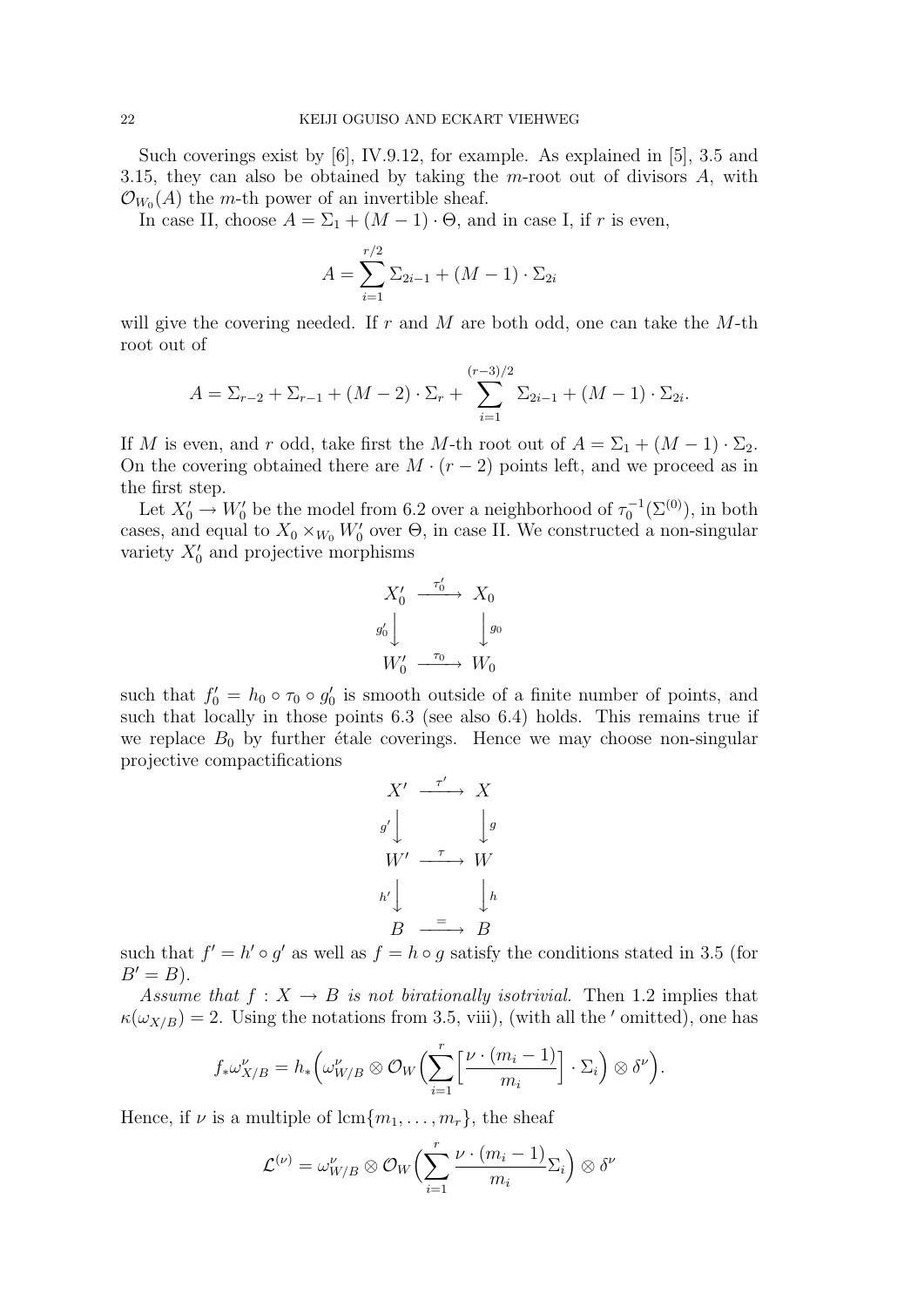will be ample with respect to  $W_0$ , and, for some effective divisor R on X supported in  $f^{-1}(S)$ , one has

$$
g^*\mathcal{L}^{(\nu)} = \omega_{X/B}(-R)^{\nu}.
$$

Since  $\tau$  is totally ramified over  $\Sigma_i$  of order divisible by  $m_i$ , there is an invertible sheaf  $\mathcal{L}'$  on W', ample with respect to  $W'_0$ , with  $\tau^*\mathcal{L}^{(\nu)} = \mathcal{L}^{\prime\nu}$ . Moreover  $g'^*\mathcal{L}' =$  $\tau'^* \omega_{X/B}(-R)$ , and  $\mathcal{L}'$  is a subsheaf of  $g'_* \omega_{X'/B}$ .

Let  $\gamma': J' \to W'$  be a Jacobian fibration, as considered in section 4. By 4.1 one has

$$
\gamma'_{*}\omega^{\nu}_{J'/W'}=g'_{*}\omega^{\nu}_{X'/W'},
$$

for all  $\nu \geq 1$ . Replacing a last time  $B_0$  by an étale cover, 3.6 allows to assume that  $J' \rightarrow B$  satisfies the conditions stated in 3.5 (over  $B = B'$ ).

Since  $\gamma'_0: J'_0 \to W'_0$  is locally in the étale topology isomorphic to  $g'_0: X'_0 \to W'_0$ , the morphism  $J'_0 \to B_0$  is again smooth outside of a finite subset T.

 $J'_0 \to W'_0$  has a zero-secton with image  $\Pi_0$ . Writing  $\psi' = h' \circ \gamma'$  and  ${\psi'}^{-1}(S) =$  $\nabla'$ , we may assume that the closure  $\Pi$  of  $\Pi_0$  is non-singular and that  $\nabla' + \Pi$  is a normal crossing divisor.

As in 2.2 one defines

$$
\Omega^2_{X'/B}(\log \Delta')' = \operatorname{Im}(\Omega^2_{X'}(\log \Delta') \longrightarrow \Omega^2_{X'/B}(\log \Delta')^{\sim}), \text{ and}
$$
  

$$
\Omega^2_{J'/B}(\log \nabla')' = \operatorname{Im}(\Omega^2_{J'}(\log \nabla') \longrightarrow \Omega^2_{J'/B}(\log \nabla')^{\sim}).
$$

 $\omega'_{X'/B}$  denotes the subsheaf of  $\omega_{X'/B}$ , generated by  $\Omega^2_{X'/B}(\log \Delta')'$  and by  $\omega_{X'/B}$ , restricted to a neighborhood of  $\Delta'$ . Correspondingly  $\omega'_{J'/B}$  is generated by the sheaves  $\Omega^2_{J'/B} (\log \nabla')'$  and  $\omega_{J'/B}|_{J'-T}$ .

Since  $\gamma_0' : J_0' \to W_0'$  and  $g_0' : X_0' \to W_0'$  are locally isomorphic in the étale topology, the natural isomorphism

$$
\gamma'_{0*}\omega_{J'/B} \xrightarrow{\simeq} g'_{0*}\omega_{X'/B}
$$

induces an isomorphism

$$
\gamma'_{0*}\omega'_{J'/B} \xrightarrow{\simeq} g'_{0*}\omega'_{X'/B}.
$$

By 6.3 (see also 6.4),  $g'^*\mathcal{L}' = \tau'^*\omega_{X/B}(-R)$  is contained in  $\omega'_{X'/B}$ . Hence  $\mathcal{L}'$  lies in  $g'_*\omega'_{X'/B}$ , and, using the isomorphism (7.0.1) one finds an injection

$$
\gamma'^* \mathcal{L}' \stackrel{\subset}{\longrightarrow} \omega'_{J'/B}.
$$

The second sheaf contains  $\Omega^2_{J'/B}(\log \nabla')'$  and for some effective divisor  $\Upsilon$  on  $J'$ , supported in  $\nabla'$ ,

(7.0.2) 
$$
\Omega_{J'/B}^2(\log \nabla')' \cap \gamma'^* \mathcal{L}' = \gamma'^* \mathcal{L} \otimes \mathcal{O}_{J'}(-\Upsilon).
$$

By the last condition in 3.5, for all  $\nu > 0$ ,

$$
\psi'_* \Omega^2_{J'/B} (\log \nabla')^\nu = \psi'_* \omega^\nu_{J'/B},
$$

hence

$$
\psi'_* (\gamma'^* \mathcal{L'}^{\nu} \otimes \mathcal{O}_{J'}(-\nu \cdot \Upsilon)) = h'_* \mathcal{L'}^{\nu}.
$$

Altogether  $\mathcal{L}'$ ,  $\Pi$  and  $\Upsilon$  satisfy the assumptions made in 2.1, for  $J' \to W' \to B$ . By 2.3

$$
H^0(J',\Omega^2_{J'/B}(\log \nabla')'\otimes {\gamma'}^*{\mathcal L}^{-1}\otimes {\mathcal O}_{J'}(\Upsilon))=0,
$$

contradicting the choice of  $\Upsilon$  in (7.0.2).